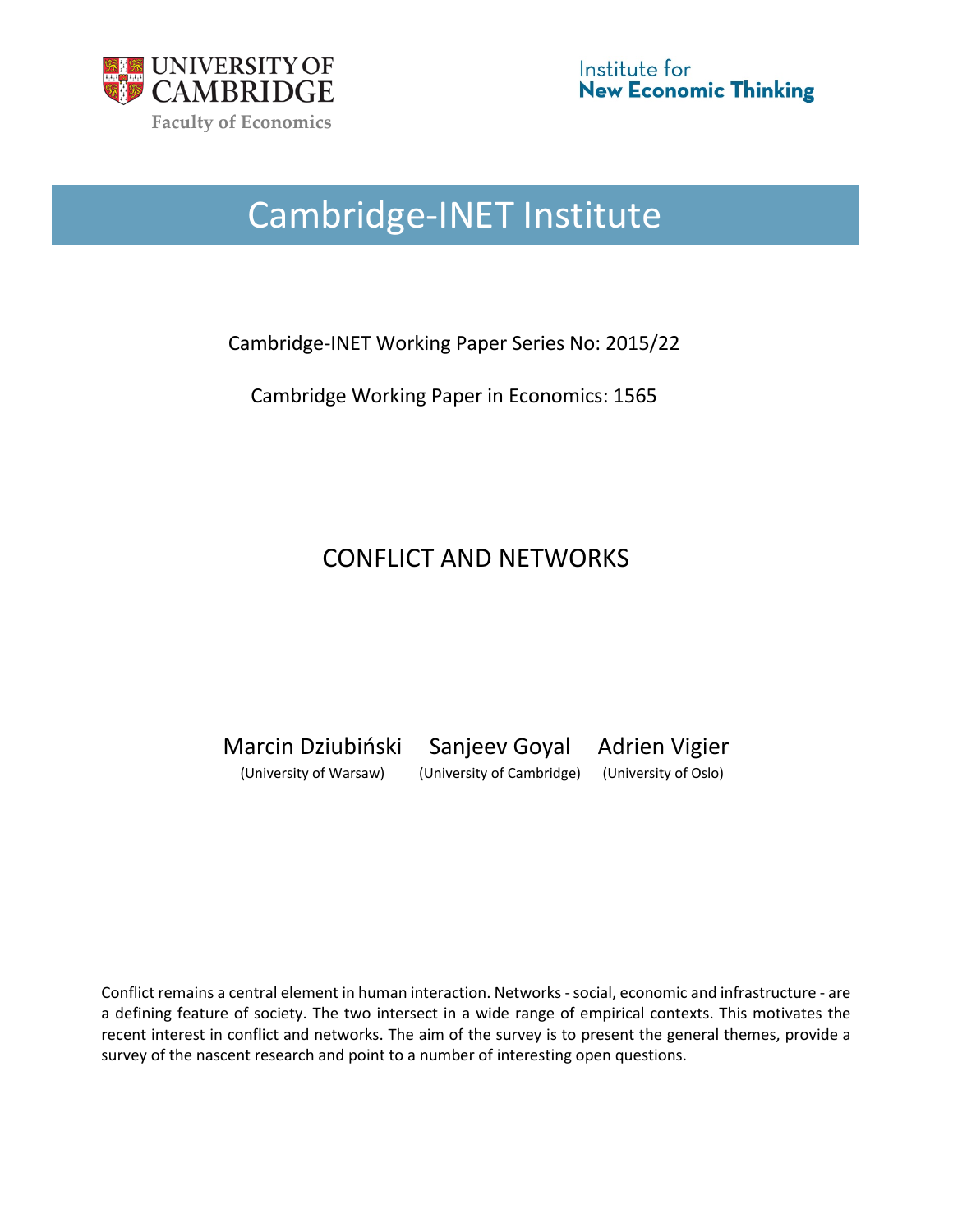## Conflict and Networks

Marcin Dziubiński<sup>∗</sup> Sanjeev Goyal <sup>†</sup> Adrien Vigier<sup>‡</sup>

March 15, 2015

#### Abstract

Conflict remains a central element in human interaction. Networks – social, economic and infrastructure – are a defining feature of society. The two intersect in a wide range of empirical contexts. This motivates the recent interest in conflict and networks.

The aim of the survey is to present the general themes, provide a survey of the nascent research and point to a number of interesting open questions.

‡Department of Economics, University of Oslo. Email: a.h.vigier@econ.uio.no

<sup>∗</sup> Institute of Informatics, Faculty of Mathematics, Informatics and Mechanics, University of Warsaw, Email: m.dziubinski@mimuw.edu.pl

<sup>†</sup>Faculty of Economics and Christ's College, University of Cambridge. Email: sg472@cam.ac.uk

This paper has been prepared for the Oxford Handbook on Economics of Networks, edited by Yann Bramoulle, Andrea Galeotti and Brian Rogers.

We thank the editors for very helpful comments on an earlier draft. We also thank Vessela Daskalova, Julien Gagnon, Michiel de Jong, and Anja Prummer for helpful discussions. Marcin Dziubiński acknowledges support from Homing Plus programme of the Foundation for Polish Science, via the project 'Strategic Resilience of Networks'. Sanjeev Goyal acknowledges support from a Keynes Fellowship, The Cambridge-INET Institute and the European Research Area Complexity-Net under grant 'Resilience and interaction of networks in ecology and economics'.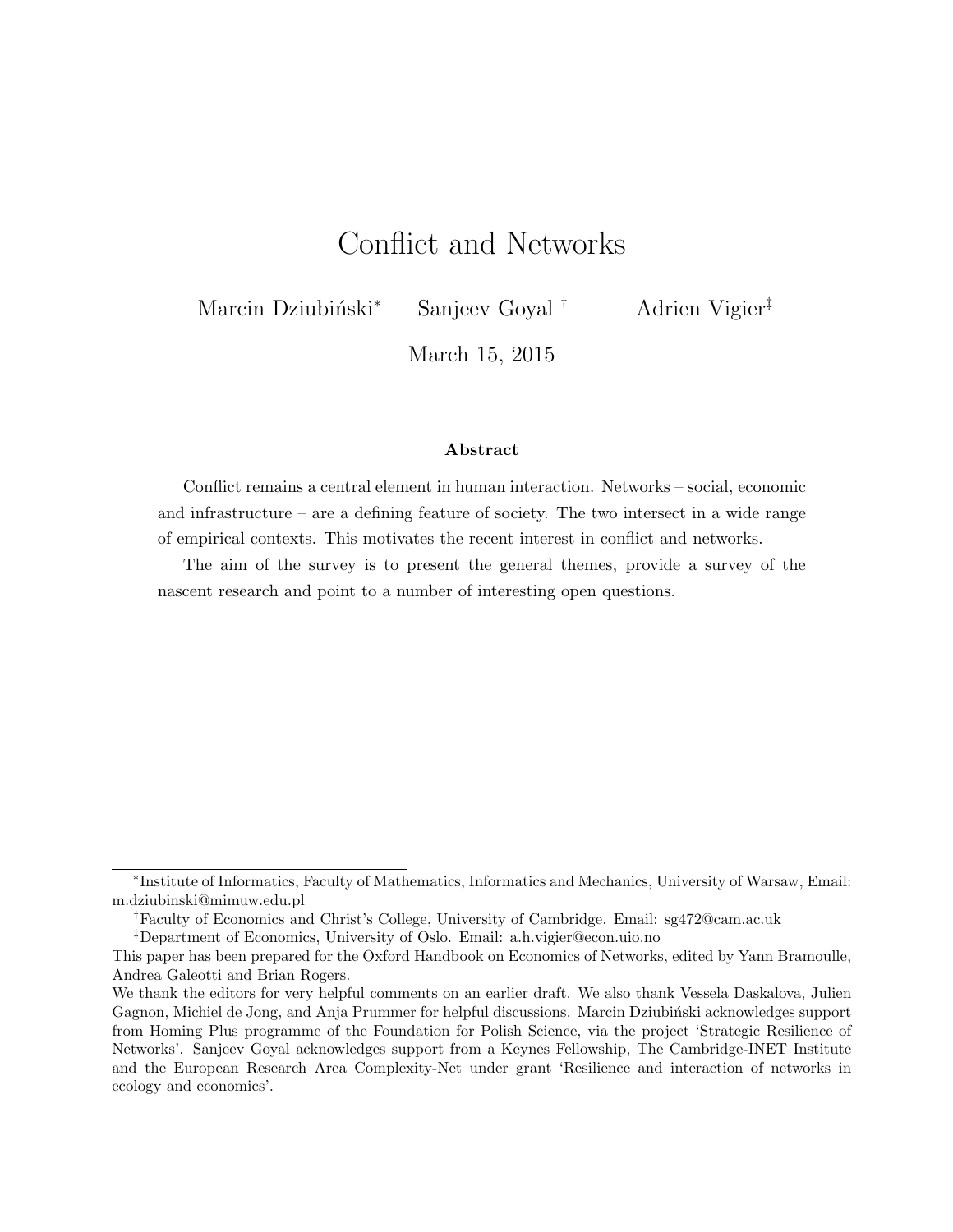## 1 Introduction

Conflict remains a central element in human interaction. Networks – social, economic and infrastructure – are a defining feature of society. So it is natural that the two should intersect in a wide range of empirical contexts. This motivates the recent interest on conflict and networks. The aim of the paper is to provide a survey of this research.

We find it useful to start with specific empirical phenomena involving conflict and networks.

- 1. Robustness of Infrastructure Networks: Highways, aviation, shipping, pipelines, train systems, and telecommunication networks are central to a modern economy. These networks face a variety of threats ranging from natural disasters to human attacks. The latter may take a violent form (guerrilla attacks, attacks by an enemy country, and terrorism) or a non-violent form (as in political protest that blocks transport services).<sup>1</sup> A network can be made robust to such threats through additional investments in equipment and in personnel. As networks are pervasive, the investments needed could be very large; this motivates the study of targeted defence. What are the 'key' parts of the network that should be protected to ensure maximal functionality? Moreover, taking a longer term view, how should networks be designed to enhance their robustness to threats?
- 2. Cybersecurity: As energy, communication, travel, consumer interaction increasingly adopt digital networks, cybersecurity has emerged as a major priority. In the United States, this is a responsibility of the Department of Homeland Security (DHS). Its mission statement reads,"Our daily life, economic vitality, and national security depend on a stable, safe, and resilient cyberspace. We rely on this vast array of networks to communicate and travel, power our homes, run our economy, and provide government services."<sup>2</sup> At the heart of these developments is the question of how to design networks

<sup>1</sup>The US Office of Infrastructure Protection says, "Our nation's critical infrastructure is crucial to the functioning of the American economy... (It) is increasingly connected and interdependent and protecting it and enhancing its resilience is an economic and national security imperative Department of Homeland Security (2012). For an introduction to network based conflict, see Arquilla and Ronfeldt (2001) and Zhu and Levinson (2011); for news coverage of the effects of natural disasters and human attacks on infrastructure networks, see Eun (2010), Kliesen (1995), India Today (2011) and Luft (2005).

<sup>&</sup>lt;sup>2</sup>In 2009, roughly 10 million computers were infected with malware designed to steal online credentials. The annual damages caused by malware is of the order of 9.3 billion Euros in Europe, while in the US the annual costs of identity theft are estimated at 2.8 billion USD (Moore, Clayton and Anderson (2009)). One indicator of the economic magnitude of the problem is the valuation of security firms: Intel bought McAfee in 2010, for 7.68 billion USD (bbc.co.uk; 19 August 2010).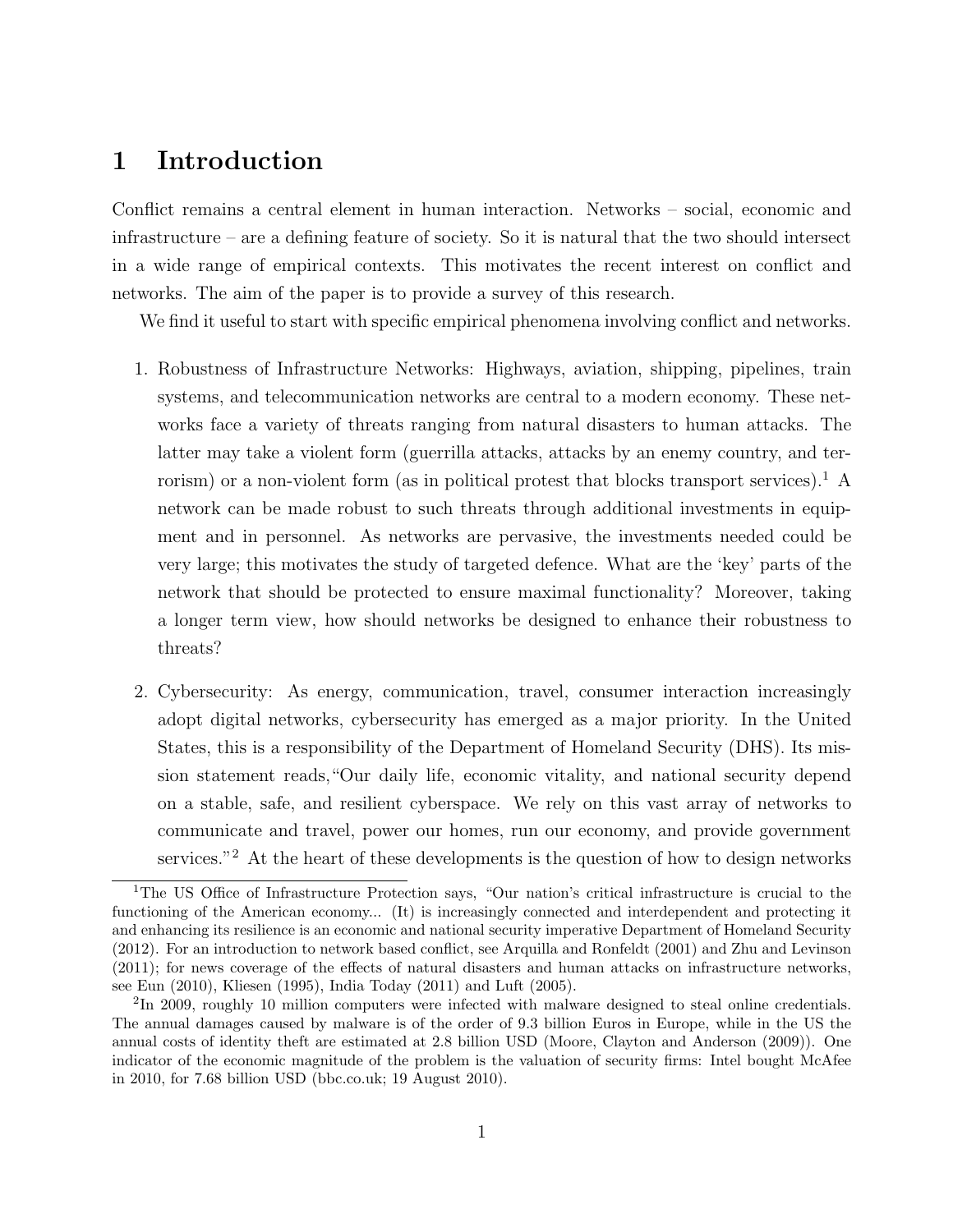so that they are robust to attacks.

- 3. Criminal networks: Criminal activity, being illegal, it is especially difficult for participants to enforce formal contracts. Trust and networks of favor exchange are especially important in crime. This suggests that personal connections may be important for crime; however, the investigation and capture of one agent by police can expose connected others. What is the best way to organize criminal network?
- 4. Civil wars and armed conflict: Conflict takes place between countries or communities that are geographically contiguous (Caselli et al. (2014)). Conflict between two entities however typically has spillovers on neighboring third parties, which is turn may travel through the network of relations. We wish to understand how the network structure shapes conflict and determines the winners and losers.
- 5. Strategic alliances: A common feature of civil unrest and international conflict is the salience of networks of alliances. For example, through the 19th century and the early part of the 20th century, shifting strategic alliances were a salient feature of European politics.<sup>3</sup> Empirical research shows that violent international conflict was more common in the hundred years prior to 1950 as compared to the years after that. The stability of alliances exhibits a corresponding time line: alliances were much less stable in the period prior to 1950 than in the period since. Finally, we know that international trade has grown steadily since the 1950's (Jackson et al., 2014). Is there a systematic relation between these stylized facts?

Inspired by applications 1, 2 and 3, we start with a discussion of the design and defence of networks that face threats. As networks carry out a variety of functions, different aspects of networks generate value depending on the context. Similarly, threats come in different forms: in some cases, the threat is posed by an intelligent adversary (such as the police or investigating agency, terrorists or political protestors), while in others it comes from nature (in the form of floods and earthquakes). Similarly, the dynamics of the threat also vary. Viruses and worms spread through computer connections; contagion is an important aspect of these threats. On the other hand, an earthquake or a storm damages a specific port or an airport or a railway station. By varying these different dimensions of the problem we generate an ensemble of different scenarios. The key question here is: how should networks be designed

<sup>3</sup>The Triple Alliance between Germany, Austria-Hungary and Italy and the Triple Entente involving Britain, France and Russia played a key role in shaping World War 1.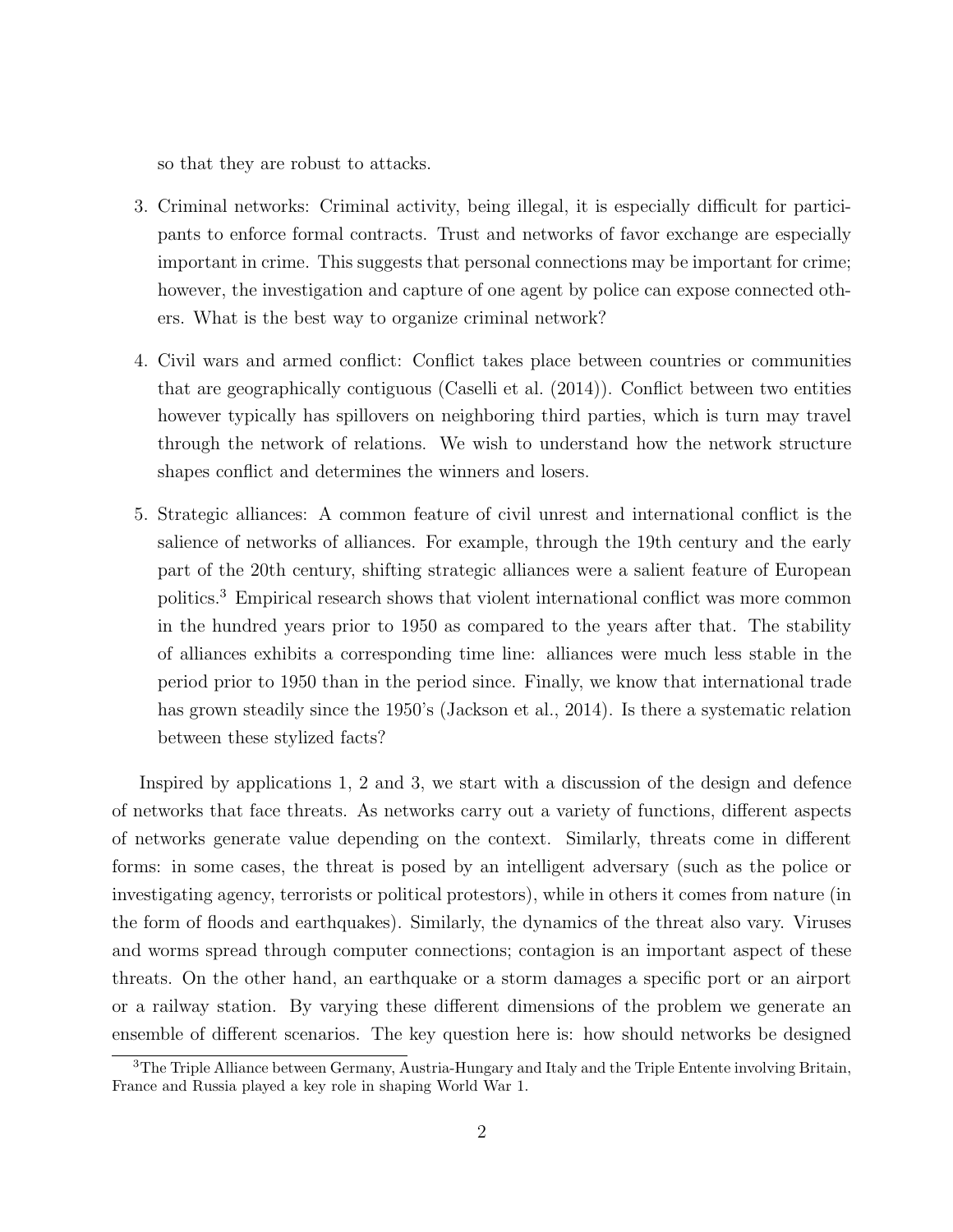and defended in the face of threats? Section 2 provides a survey of the existing research and concludes with the discussion of a number of open questions.<sup>4</sup>

Motivated by application 4, we then turn to the study of conflict between nodes located in a network. Section 3 takes up the case of conflict in fixed networks. Connections between nodes determine who is in conflict with whom. The nodes choose how much to invest in conflict and the conflicts yield prizes to winners. We study both static models and also the dynamics of resource accumulation through war and conquest. The section ends with a discussion of open problems.

The study of war naturally leads us to the study of alliances in conflict: in application 5, a salient feature of civil and international conflict is the existence of alliances among warring parties. As the example of World War 1 illustrates, these alliances can have a decisive influence on the shape of conflict. Section 4 starts with the study the nature of conflict under given alliance structures and then moves on to the formation and stability of alliances.

Section 5 contains concluding remarks.

## 2 Network Design and Defence

The examples in the introduction illustrate a range of empirical contexts where networks face threats. The key question in this field is how to design and defend networks against these threats. The research on this question is at an early stage. We provide a survey of this work and point to a number of interesting open problems.

While there are different aspects of networks that create value, in the literature to date much attention has centered on the setting where network connectivity is central to value. Thus network value is increasing and convex in its size (i.e., the number of nodes). The threat to the network is modeled as a game of conflict between a Designer (and the nodes in the network) and an Adversary. The Designer chooses a network. The Designer (or the nodes) and the adversary then allocate their resources across the network. There is conflict between the attack and defence resources. In the infrastructure example, attack or damage of a specific part of the network (a node or a link) compromises the network by disrupting flows along paths. We study this disruption in terms of break down in connectivity of the network. In

<sup>&</sup>lt;sup>4</sup>The problem of network design and defence has been extensively studied in electrical engineering and computer science; for an overview of this work, see Alpcan and Başar (2011), Anderson (2001) and Roy et al. (2010). The economics literature surveyed below contributes to this field by developing a general framework that combines strategic interaction with a rich formulation of network value.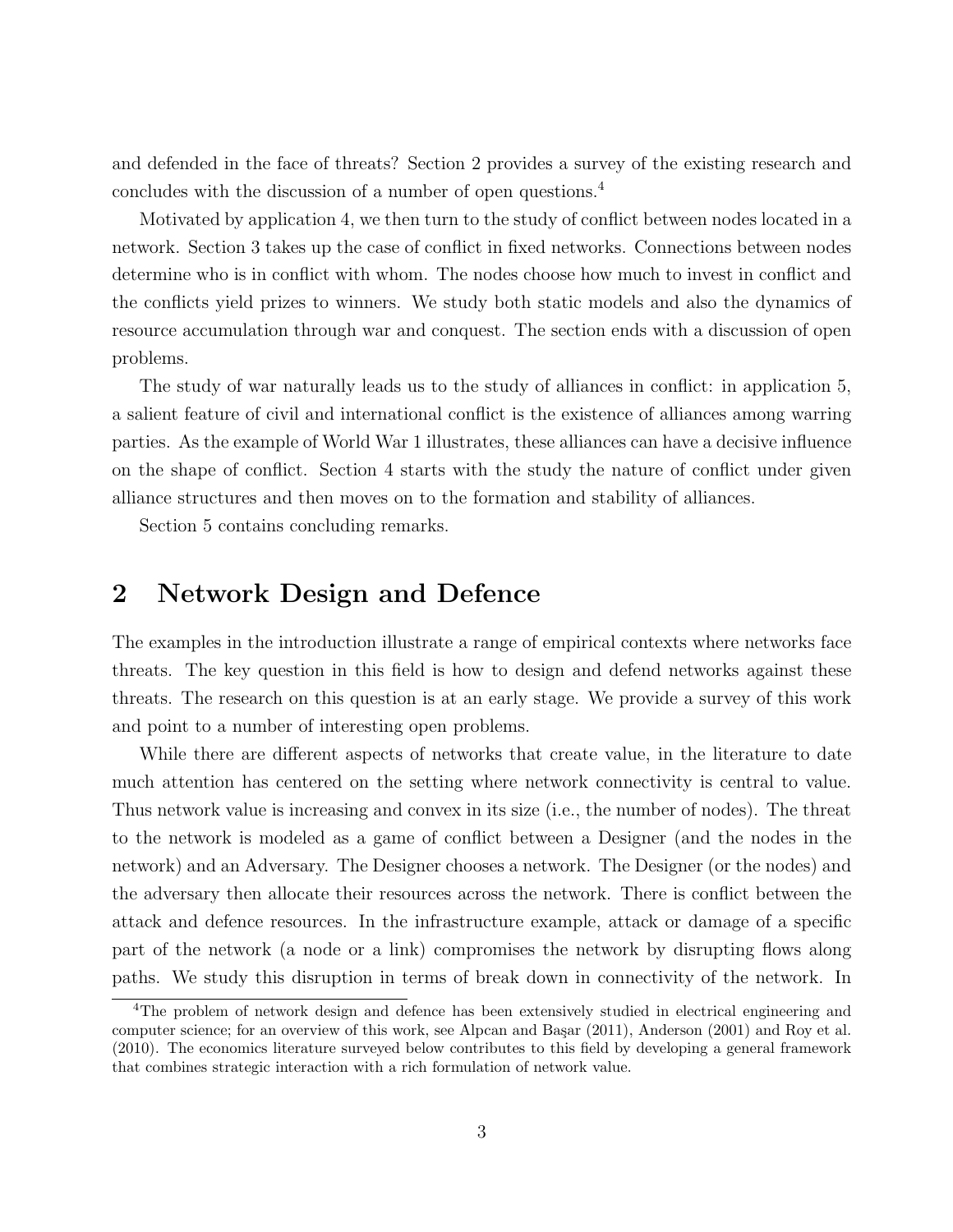the cybersecurity example, the spread of worms and viruses through the network connections is central to the damage. We develop a model of contagion through networks. The literature has focused on zero-sum games. We shall follow the literature in this regard.

We start with the problem of contagion in networks. We first set up and solve the first best solution. There are two players, a Designer and an Adversary. The Designer chooses both the design of the network and the allocation of defence resources. The Adversary observes these choices and then attacks particular nodes of the network. We then move to a discussion of the game where the Designer creates the network, but the nodes in the network choose defence allocations. This is motivated by applications in cybersecurity where individual computer users generally choose their own security.

We then turns to infrastructure robustness. We will first discuss optimal design and defence. Finally, motivated by the interest in the robustness of infrastructure networks, we will study optimal defence of a given network. As networks are pervasive, the investments needed to protect them can be very large; this motivates the study of targeted defence. What are the 'key' nodes to defend to maximize functionality of the network? We also study how networks affect the intensity of conflict, a question that will reappear in the subsequent sections, when we study conflict among nodes located in networks.

#### 2.1 Connectivity and Network Value

We now introduce some terminology and notation. There is a set of nodes  $N = \{1, \ldots, n\}$ ,  $n \geq 2$ . A link between two nodes i and j is represented by  $g_{ij} \in \{0,1\}$ : we set  $g_{ij} = 1$  if there is a link between i and j, and  $g_{ij} = 0$  otherwise. Links are undirected, i.e.  $g_{ij} = g_{ji}$ . The nodes and the links together define a network g.

A path between two nodes i and j in network g is a sequence of nodes  $i_1, \ldots, i_k$  such that  $g_{ii_1} = g_{i_1 i_2} = ... = g_{i_{k-1} i_k} = g_{i_k j} = 1$ . Two nodes are said to be connected if there exists a path between them. A component of the network  $g$  is a maximal set of nodes such that any two elements in it are connected.  $\mathcal{C}(g)$  is the set of components of g and  $C_i(g)$  is the component containing node *i*. We let  $|C|$  indicate the cardinality (or size) of the component C. A maximum component of g is a component with maximal cardinality in  $\mathcal{C}(q)$ . A network with a single component is said to be connected.<sup>5</sup> A network  $g'$  on  $N'$  is a sub-network of g

<sup>&</sup>lt;sup>5</sup>The complete network, or a clique,  $g^c$ , has  $g_{ij} = 1$ , for all pairs  $(i, j)$ . The empty network,  $g^e$ , has  $g_{ij} = 0$ for all pairs  $(i, j)$ . A core-periphery network has two types of nodes,  $N_1$  and  $N_2$ . Nodes in  $N_1$  constitute the periphery and have a single link each and this link is with a node in  $N_2$ ; nodes in  $N_2$  constitute the core and are fully linked with each other and with a subset of nodes in  $N_1$ . When the core contains a single node, we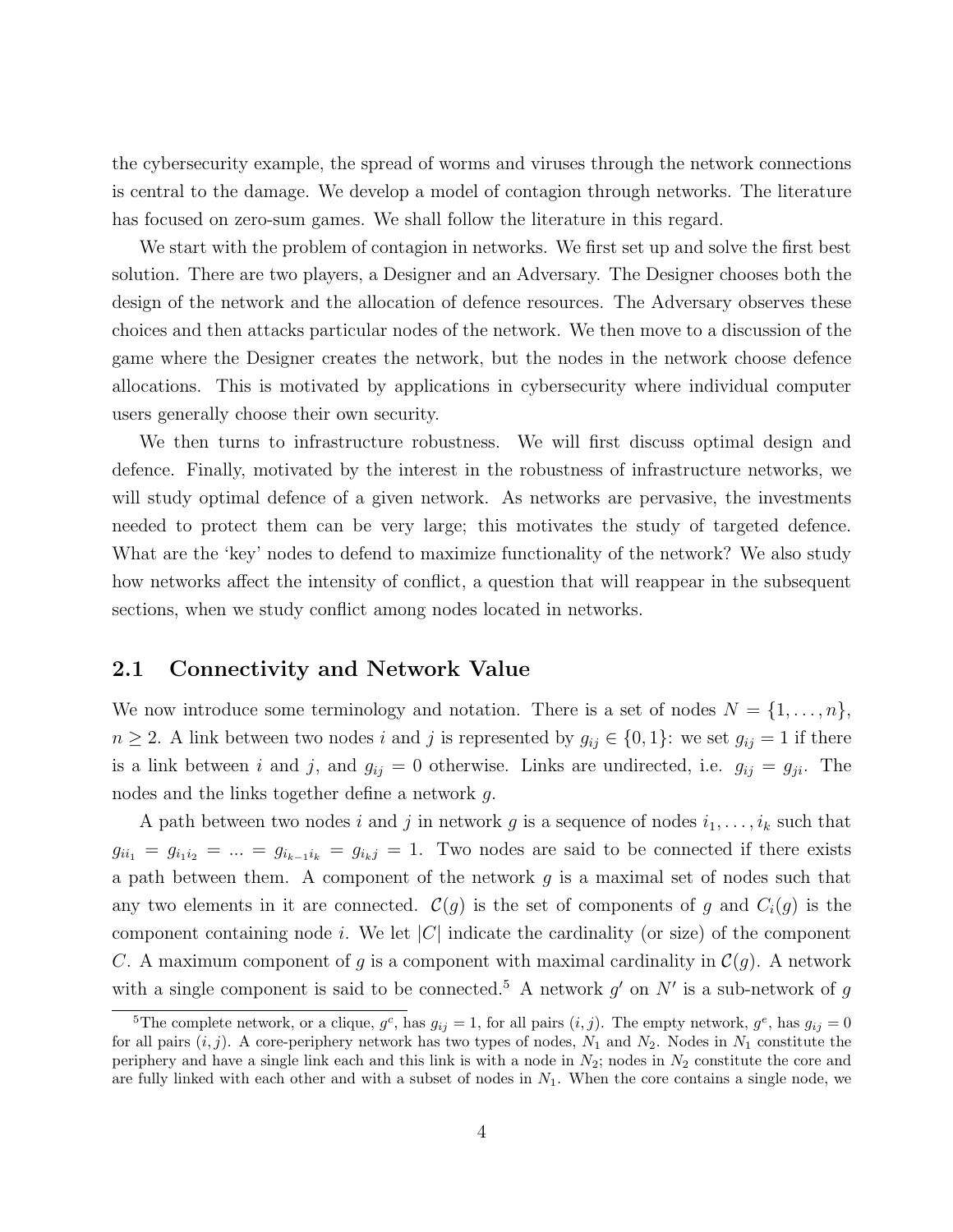if and only if  $N' \subseteq N$ , and  $g'_{ij} = 1 \Rightarrow g_{ij} = 1$  and  $i, j \in N'$ . We let  $\mathcal{G}(g)$  denote the set of all sub-networks of g.

Following Myerson (1977), we assume that the value of a network is the sum of the value of the different components and that the value of any component is a function of its size only. Let the function  $f : \mathbb{N} \to \mathbb{R}_+$  specify a value to component size. Our interest is in network generated value and so we assume increasing and convex returns to size of component.

Assumption A.1: The value of network g is given by

$$
\Pi(g) = \sum_{C \in \mathcal{C}(g)} f(|C|). \tag{1}
$$

where f is (strictly) increasing, (strictly) convex and  $f(0) = 0$ .

Increasing and convex network value functions arise naturally in the large literature on network externalities (see e.g. Katz and Shapiro (1985) and Farrell and Saloner (1986)). In that literature, the value to a consumer from buying a product is related to the number of other consumers who buy the same product, i.e., belong to the same network. In its simplest form this gives rise to the quadratic form  $f(n) = n^2$ . This functional form also arises in the communications model in the literature on network economics (see e.g. Goyal (1993) and Bala and Goyal (2000)) and is consistent with Metcalfe's Law, concerning the nature of value in telecommunication networks.

On the other hand, suppose that subsets of nodes perform various tasks, each task being of equal value normalized to 1. A task is carried out if and only if the subset of nodes performing that task is connected. The value of the network is the total value of tasks performed. A component with m nodes thus generates value  $2^m - 1$  (as there are exactly  $2^m - 1$  tasks which  $m$  nodes can perform). This yields a network value that is exponential in the size of components; it is consistent with Reed's law (Reed, 2001) on value of networked systems.

Conflict and contagion: In this section we will study the optimal defence and design of networks that face contagious attacks. In their influential paper on computer security, Staniford et al. (2002) identify stealth worms and viruses as the main threats to security in computer networks. Using data from actual attacks, they argue that adversaries scan the network to explore its topology and the vulnerabilities of nodes, prior to attack. In the first instance,

have a star network. For a general introduction to networks concepts and terminology, see Goyal (2007).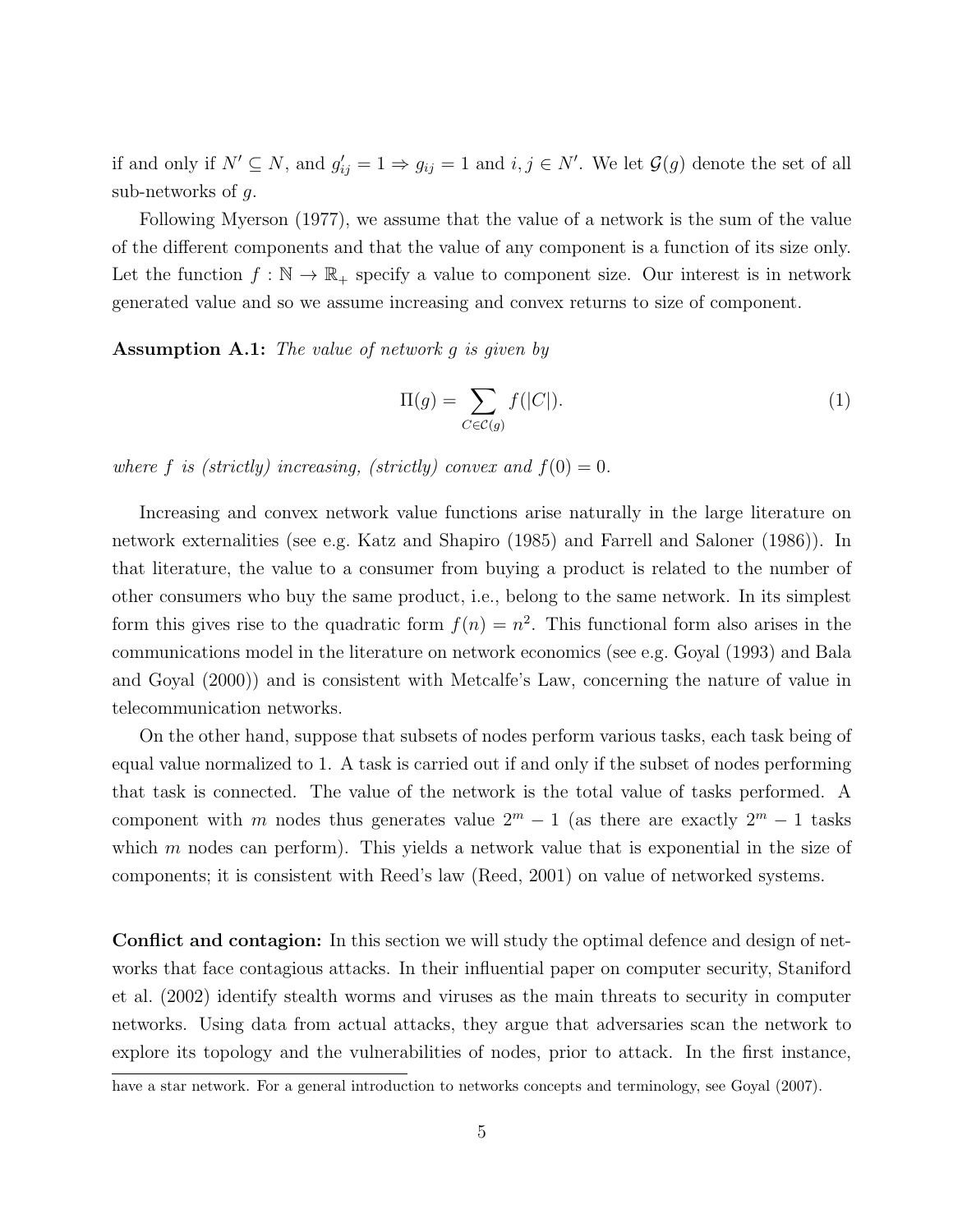the objective is to deploy a worm on selected nodes in the network. Deployed worms then exploit communication between nodes to progressively take control of neighboring nodes in the network. The likelihood of capture of a node and the spread of the worm in a network depends on the strength of the worm, the topology of connections and on vulnerabilities of individual nodes. These considerations motivate the following theoretical model, due to Goyal and Vigier (2014).

They consider a setting with two players: a Designer and an Adversary. The Designer moves first and chooses a network and an allocation of defense resources. The Adversary then allocates attack resources on nodes; if an attack succeeds then the Adversary decides on how successful resources should navigate the network. The model has three important ingredients: the value of the network (summarized in assumption (A.1) above), the technology of conflict between defense and attack resources, and the spread of successful attack resources through the network.

They assume that the value of a network is increasing and convex in the number of interconnected nodes (Assumption A.1 above). They model the conflict between defense and attack resources on a network node as a Tullock contest.<sup>6</sup> The contest defines the probability of a win for Designer and Adversary, as a function of their respective resources. The resources of the loser of the contest are eliminated, the winner retains his resources. In case the Adversary wins a contest on a node, the winning attack resources can move and attack neighboring nodes. The dynamics of conflict continue as long as both defense and attack resources coexist. The initial network design and the conflict dynamics yield a probability distribution on surviving nodes, i.e., nodes that have not been captured by the Adversary. The Designer and Adversary are engaged in a zero sum game; so, given a defended network, we consider the minimum payoff of the Designer given all possible attacks. An optimal defended network maximizes this (minimum) payoff.

We let  $d \in \mathbb{N}$  (resp.  $a \in \mathbb{N}$ ) denote the total resources of the Designer (resp. Adversary). A strategy for the Designer is a pair  $(g, \mathbf{d})$ , where g is a network defined on nodes in N and d is a vector specifying the defense resources allocated at each node such that  $\sum d_i = n$ . A strategy for the Adversary is a pair  $(a, \Delta)$ . The vector **a** specifies the attack resources initially allocated at each node. The matrix  $\delta = (\delta_{ij})_{i,j \in N}$ , on the other hand, describes the spread of attack resources during the course of time.

Given a defended network  $(g, \mathbf{d})$ , let K denote the subset of protected nodes and O the

 ${}^{6}$ Here we build on the rich literature on rent seeking and conflict, see Garfinkel and Skaperdas (2012), Tullock (1980) and Hirshleifer (1995).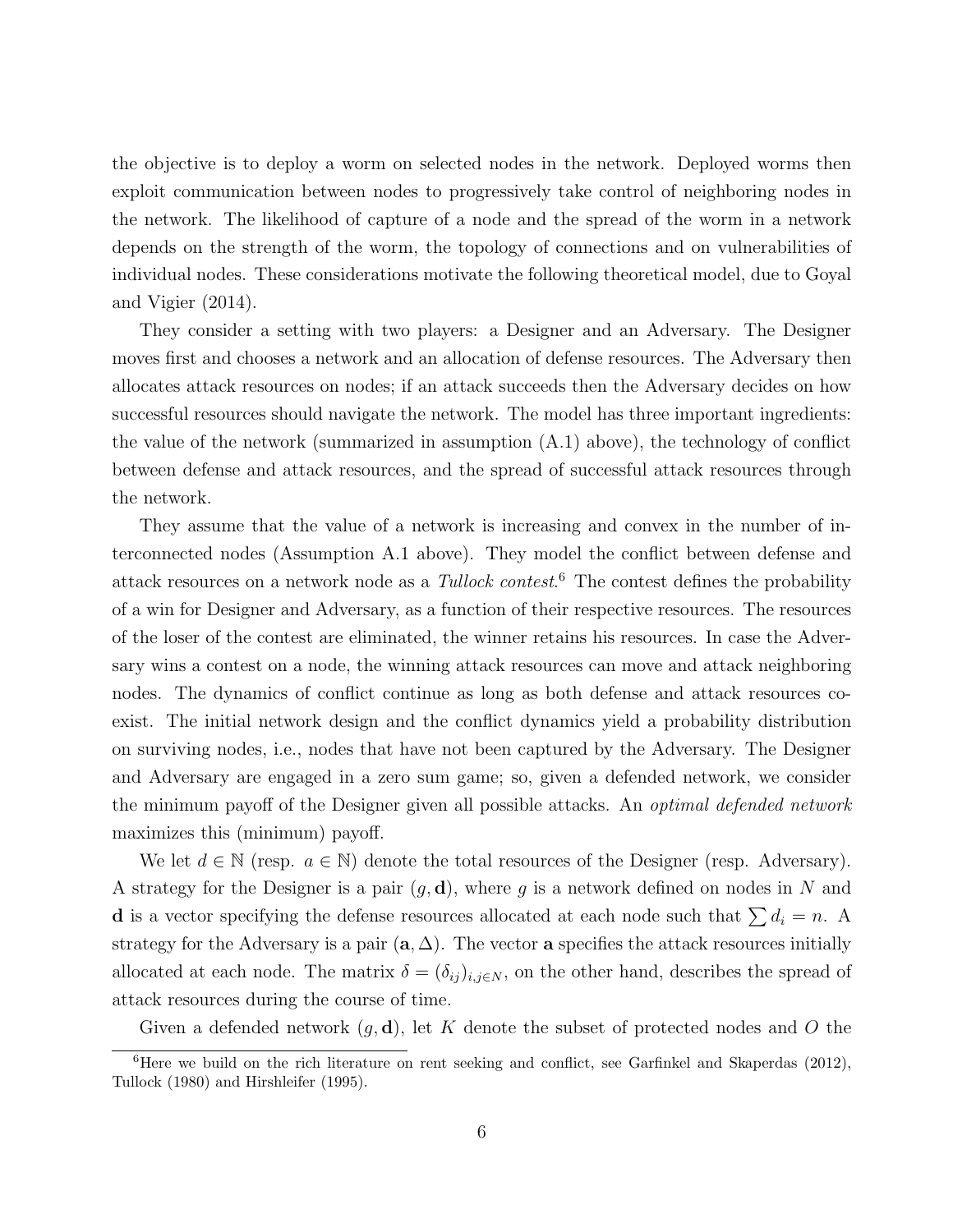subset of unprotected nodes. Further, for  $i \in N$  let  $O_i \subseteq O$  denote the subset of unprotected nodes which can be reached from  $i$  through some path such that each node on that path lies in O. The set  $O_i$  will sometimes be called the unprotected neighbourhood of i. Similarly, let  $K_i \subseteq K$  denote the subset of protected nodes which can be reached from i through some path such that each node on that path lies in O.

Attack resources  $a_i$  and defense resources  $d_i$  located on a node i engage in a *contest* for control of the node. If  $a_i + d_i > 0$  then, following Tullock (1980):

probability of successful attack = 
$$
\frac{a_i^{\gamma}}{a_i^{\gamma} + d_i^{\gamma}},
$$
 (2)

where  $\gamma > 0$ . If  $a_i$  is 0 then the probability of successful attack is 0, irrespective of the value of  $d_i$ : a node is safe if it is not under attack.

We will provide an informal sketch of the dynamics; for details refer to Goyal and Vigier (2014). At the start, the Adversary captures all nodes that are attacked and unprotected. After that the Adversary captures  $O_i$ . He then reallocates  $a_i$  attack resources to an uncaptured and protected node. The result below holds for a range of spread matrices. A defended network will be called optimal if it maximizes the minimum expected network value from all attacks possible.

The key to the analysis is whether or not a few nodes are 'essential' to the network value given by assumption A.1. In the case where  $f(x) = x^2$ , as n grows, the impact of eliminating a few nodes vanishes. On the other hand, if  $f(x) = 2^x - 1$ , the impact does not vanish:  $\lim_{n\to\infty}$  $(n-a)^2/n^2 = 1$ , whereas  $\lim_{n\to\infty}$  $\frac{(2^{n-a}-1)}{(2^n-1)} = \frac{1}{2^a} < 1$ . The methods of analysis for the two cases involve different arguments.

We will henceforth assume that the following limit exists, and define:

$$
\ell = \lim_{n \to \infty} \frac{f(n-1)}{f(n)}.
$$

A defended network  $(g, \underline{d})$  is optimal if  $\overline{\Pi}^e(g, \underline{d}) \geq \overline{\Pi}^e(g', \underline{d}')$  for all defended networks  $(g', \underline{d}').$ 

Given  $\epsilon > 0$ , a defended network  $(g, \underline{d})$  is  $\epsilon$ -optimal if  $\overline{\Pi}^e(g, \underline{d}) \geq (1 - \epsilon)\overline{\Pi}^e(g', \underline{d}')$  for all defended networks  $(g', \underline{d}')$ . A star network in which all defence resources are allocated to the central node is referred to as a Center-Protected (CP) Star.

We are now ready to state the main result from Goyal and Vigier (2014).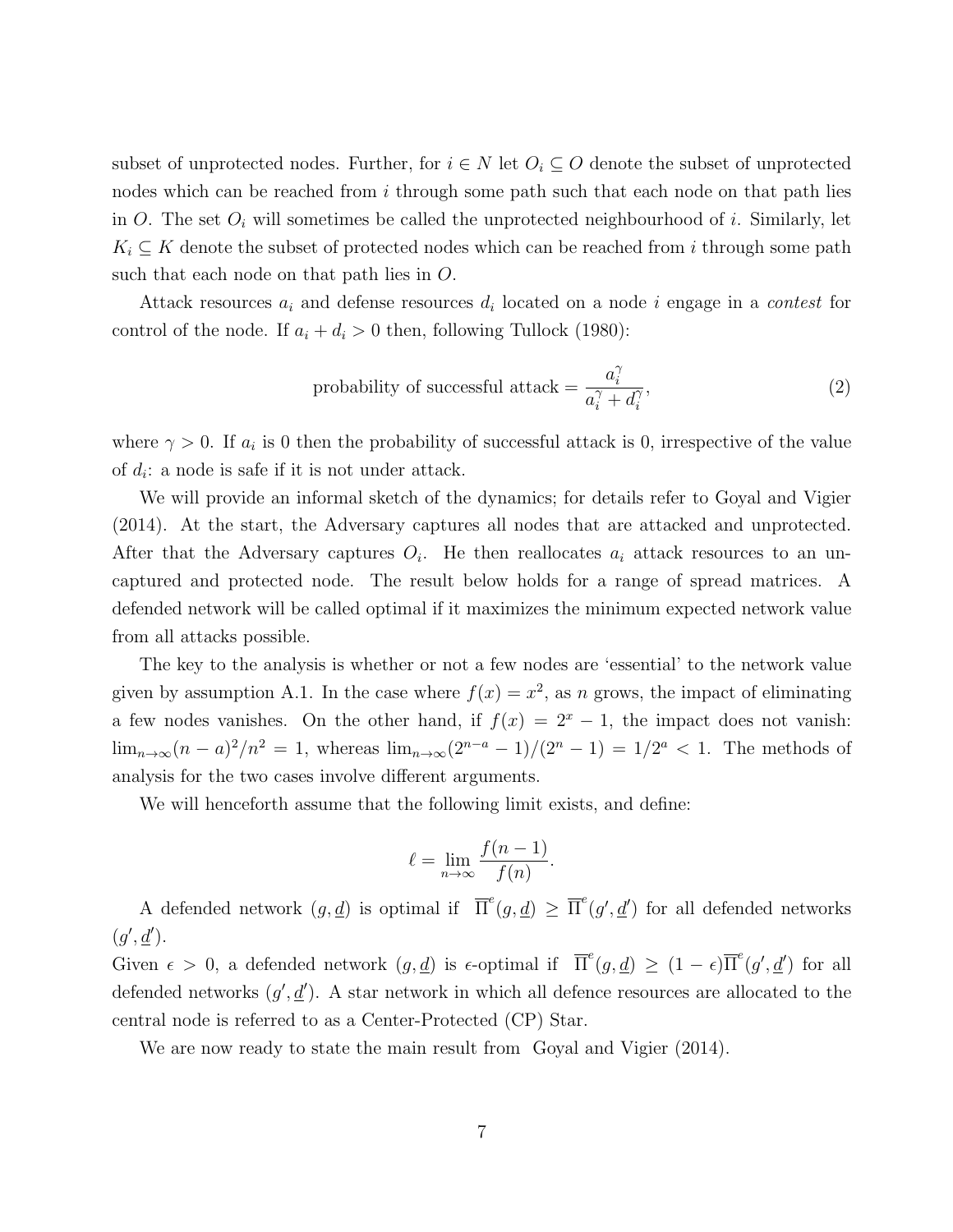**Theorem 1** Assume that (A.1) holds,  $a/d \in \mathbb{N}$  and  $n > a + 1$ . Let  $\epsilon > 0$  and consider the class of connected networks. There exists  $n_0$  such that, for all  $n > n_0$ :

- 1. If  $\ell < 1$  the CP-star is uniquely optimal.
- 2. If  $\ell = 1$  the CP-star is  $\epsilon$ -optimal.

We illustrate the general line of argument with an example, by comparing the expected network value achieved with a CP-star to the value achieved with a symmetric 2-hubs network as illustrated in Figure 2.1. The defended network has  $|K| = 2$  protected nodes, with one link between them, and each protected node has  $n - 2/2$  nodes in its unprotected neighbourhood. We assume that d is even and each protected node has  $d/2$  defence units allocated to it. To simplify the exposition, we also assume  $a = d$ . The aim is again to find a way to attack this network and leave the Designer with expected network value less than  $\frac{d}{d+a}f(n-a)$ ; this will show that the CP-star performs best in this case too.

Consider the following attack strategy, where the Adversary allocates 1 unit of resource to exactly a/2 nodes of the periphery of each protected node. There are four possible outcomes of the two contests on the hubs: either both hubs survive, both hubs are captured or one hub survives and the other is captured. Given the equal resources engaged in contests, it follows that the first two outcomes each arise with probability  $1/4$ . The two outcomes define terminal states of the dynamics, represented at the top and the bottom end of Figure 2.1. There is a probability 1/2 that one of the hubs survives and the other is captured. This is represented in the middle of the Figure 2.1. Capture of a hub triggers the capture of its respective peripheral nodes. All attack resources then target the surviving hub, inducing a second round of contests. With probability  $1/2$  the hub survives the attack, and with probability  $1/2$  it is captured. If the hub is captured then this triggers the capture of the remaining peripheral nodes. This brings to an end the dynamics of conflict.

The probability density  $P$  on surviving nodes is: with probability  $1/2$  all nodes are captured, with probability 1/4 half the nodes survive and with probability 1/4 all nodes survive. Observe that this distribution is first order stochastically dominated by the distribution  $P'$ such that with probability  $1/4$  all nodes are captured, with probability  $1/2$  half the nodes survive and with probability  $1/4$  all nodes survive. But  $P'$  is in turn second order stochastically dominated by the distribution  $P''$  in which all nodes are captured with probability  $1/2$ , and all nodes survive with probability  $1/2$ . Noting that  $P''$  is the distribution facing the Designer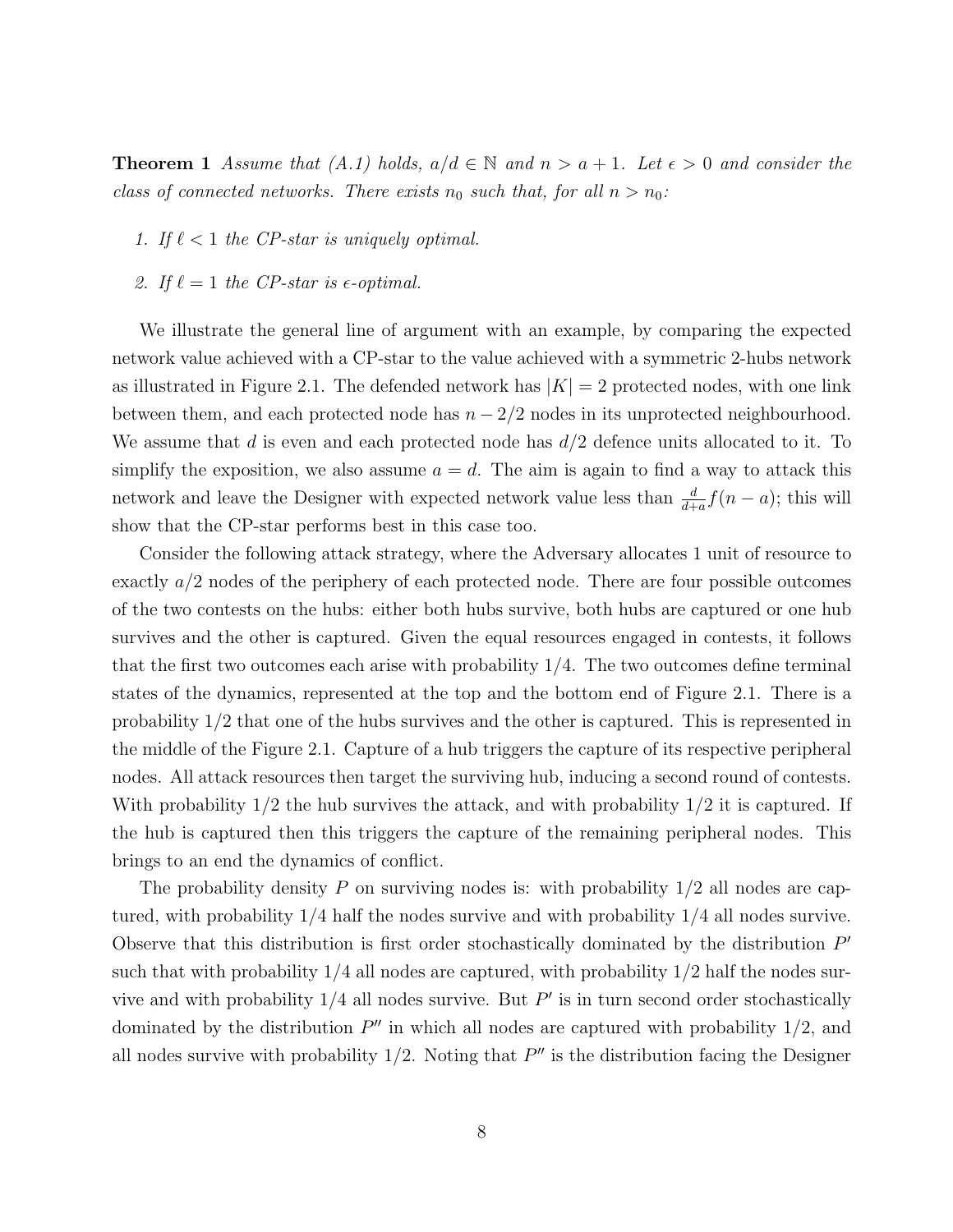

Figure 1: Mimic attack on two-hub network:  $n = 12$ ,  $a = d = 4$ .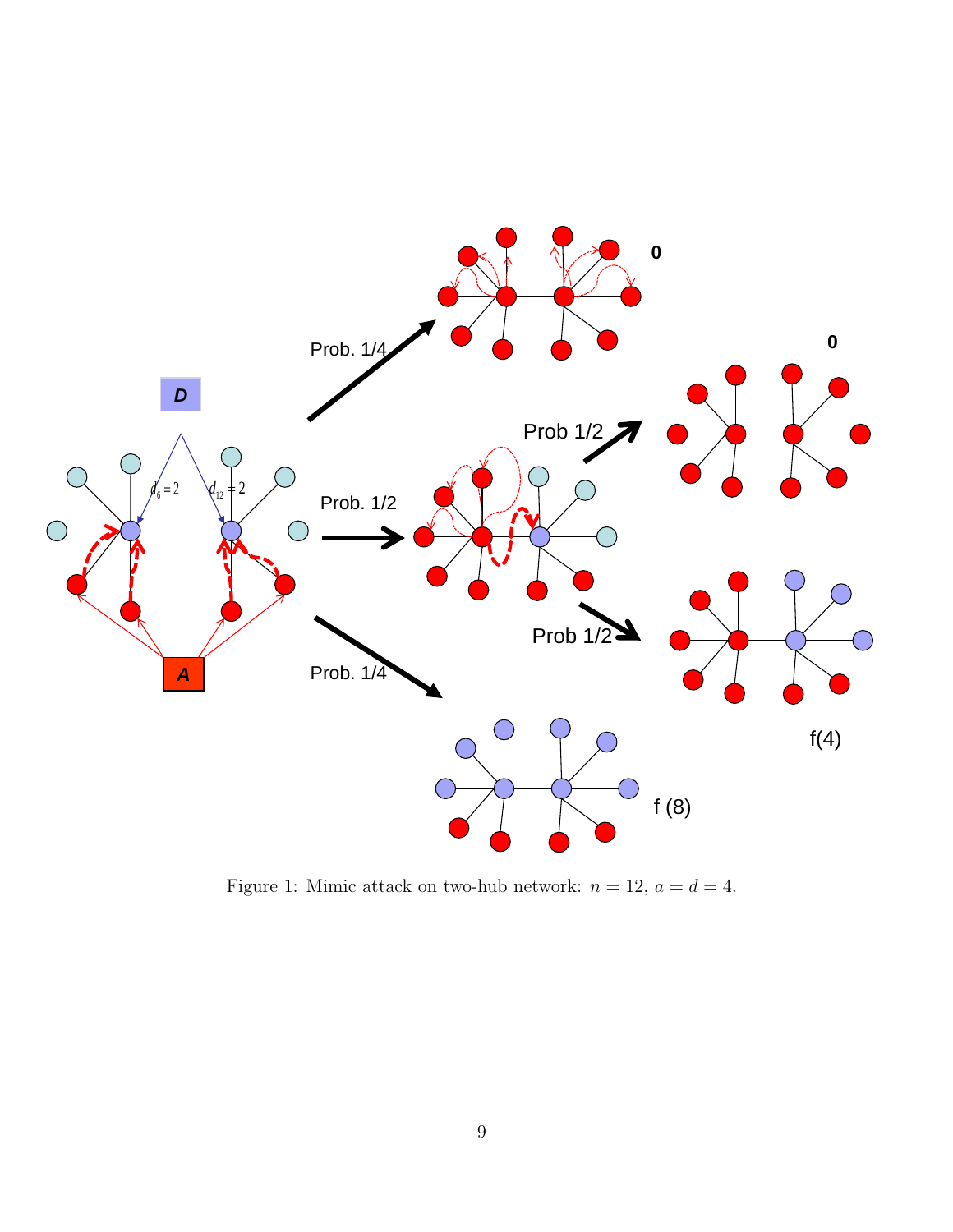if he chooses a CP-star finishes to show that the CP-star dominates the 2-hubs network examined here, given that f is increasing and convex. Goyal and Vigier  $(2014)$  generalize these ideas to cover all connected networks and establish:

Theorem 1 is a powerful result. It holds for all payoff functions which satisfy (A.1): so the result does not depend on the curvature (i.e. the extent of convexity) of  $f$ . The result holds for all  $\gamma$  in the Tullock contest function: so the conclusion is robust with respect to the technology of conflict. The result holds for all resource configurations between the Designer and the Adversary such that  $a/d \in \mathbb{N}$ .

Empirical work on networks draws attention to the prominence of the hub-spoke network architecture (see e.g., Goyal (2007); Newman (2010)). In an influential paper, Albert et al. (2000) argue that these architectures are vulnerable to strategic attacks since potential adversaries can significantly reduce their functionality by removing only a few hub nodes. By contrast, the above analysis highlights the attractiveness of these architectures in a setting where defence resources are scarce and network value is convex.

Decentralized defence: Theorem 1 provides us a result on the optimal defence and design of a network facing an intelligent adversary threat. In the context of cybersecurity, investments in protection are typically made by individual nodes. Heterogeneities in the network structure create corresponding differences in individual incentives and in externalities. Thus Theorem 1 provides us a benchmark. We now turn to the question of how network design should address the variety of network externalities? In this context, the standard understanding of externalities is that individual returns to security may be lower than collective returns, due to the risks of contagion. However, in a setting where the Adversary chooses targets, there is an additional and novel consideration: investing in security diverts the attack to other nodes. This potentially negative externality brings a new set of considerations into play. We follow Cerdeiro et al. (2015) in this discussion.<sup>7</sup>

The Designer first chooses the network over the n nodes. Given this network, each of the  $n$  nodes (simultaneously) chooses whether to protect or not; protection carries a fixed cost. Finally, the Adversary chooses a node to attack. If the attacked node is protected, then all nodes survive the attack. If the attacked node is not protected, then this node and all nodes with a path to the attacked node through unprotected nodes are eliminated. Nodes are assumed to derive benefits from their connectivity: the payoff of a node is increasing in the

<sup>7</sup>For a general survey of games played on networks, see chapter XX by Bramoulle and Kranton (2015).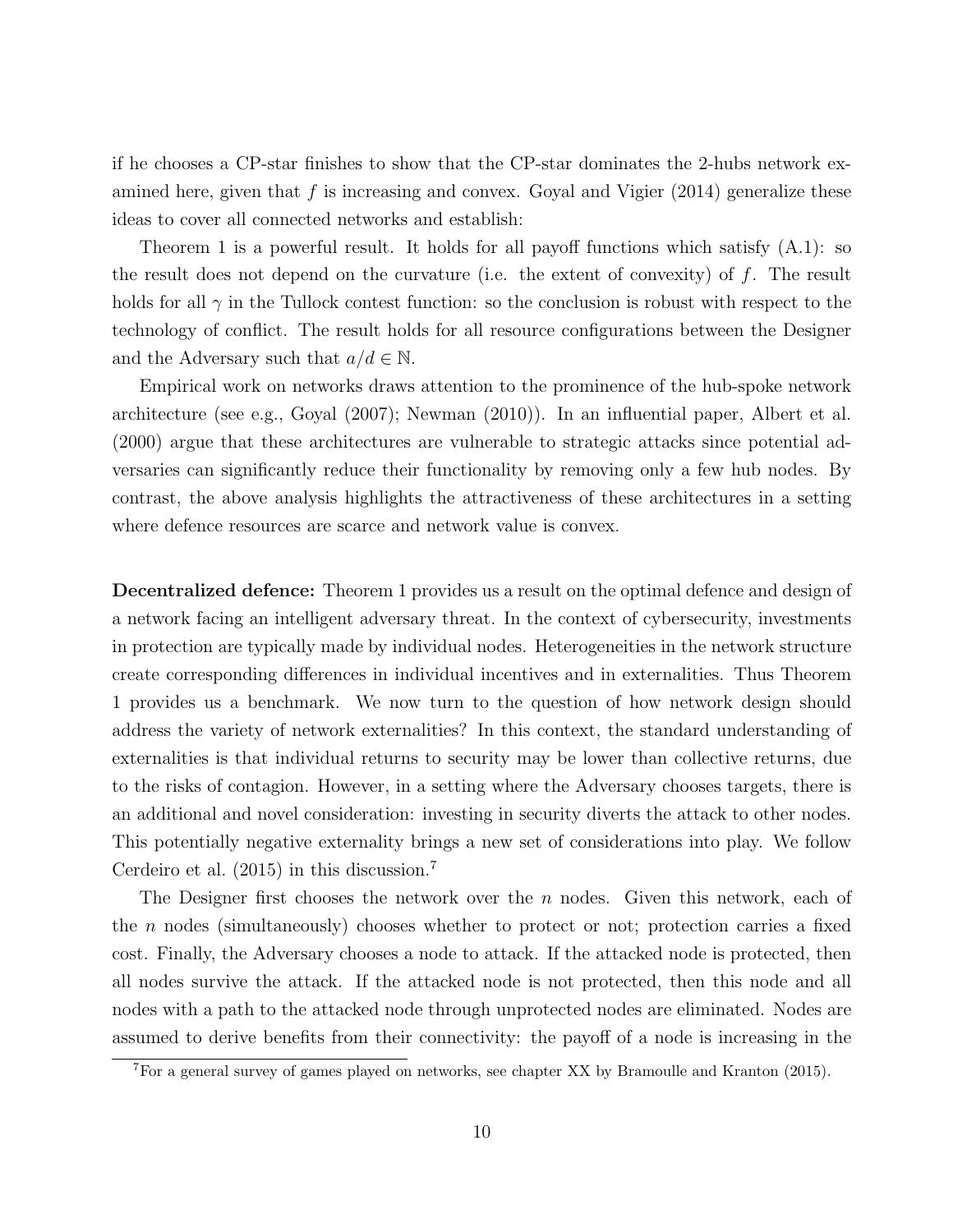size of its surviving component. A node's net payoffs are equal to its connectivity payoffs less the amount spent on protection. The Designer is utilitarian: he seeks to maximize the sum of nodes' payoffs. The Adversary is intelligent, purposefully choosing the attacked node so as to minimize connectivity-related payoffs.

We start with a study of the first best design and defence profile. We show that for low protection costs, all nodes should be protected and any connected network is optimal. For intermediate costs of protection, the Designer chooses a star network and protects its center only. The Adversary then eliminates a single spoke of the star. If protection costs are high, the Designer splits the network into equal size components and leaves all nodes unprotected. The Adversary eliminates one of these components.

This sets the stage for the decentralized problem. Observe that if defence is sufficiently expensive (so that no protection is first best), no protection is the unique equilibrium defence of any first best network. At the other extreme, if protection is sufficiently cheap (so that full protection is first best), there exist networks that implement the first best in every equilibrium. Departures from first best welfare will therefore arise only for intermediate costs of protection; that is, when a center protected star is optimal. The Designer cannot attain first best payoffs in equilibrium, as the only equilibria on star networks are those where either all or no node protects.

We now examine the optimal design problem in greater detail. When a center protected star is first best but all nodes protect in equilibrium, protection decisions involve negative externalities and exhibit strategic complementarities. Nodes have incentives to protect and divert the Adversary's attack to other parts of the network. How can the Designer induce some nodes to be eliminated in equilibrium? Connected networks are not the best way to address the over-protection problem. When a connected network has an equilibrium achieving higher welfare than full protection, there always exists a disconnected network that welfaredominates it. Thus, if the Designer is to avoid the over-protection problem, he must disconnect the network and sacrifice some nodes.

The analysis summarized so far assumes that individual coordinate on equilibria that achieve maximum equilibrium welfare. In general, however, some of these networks may feature multiple equilibria that achieve vastly different welfare levels. How can the Designer tackle potential coordination problems? To illustrate the issue, suppose that the costs of protection are such that maximum equilibrium welfare is achieved via full protection on a connected network. The network where nodes are arranged on a cycle has a full protection equilibrium. However, if the cost of protection outweighs the benefits of surviving in isolation,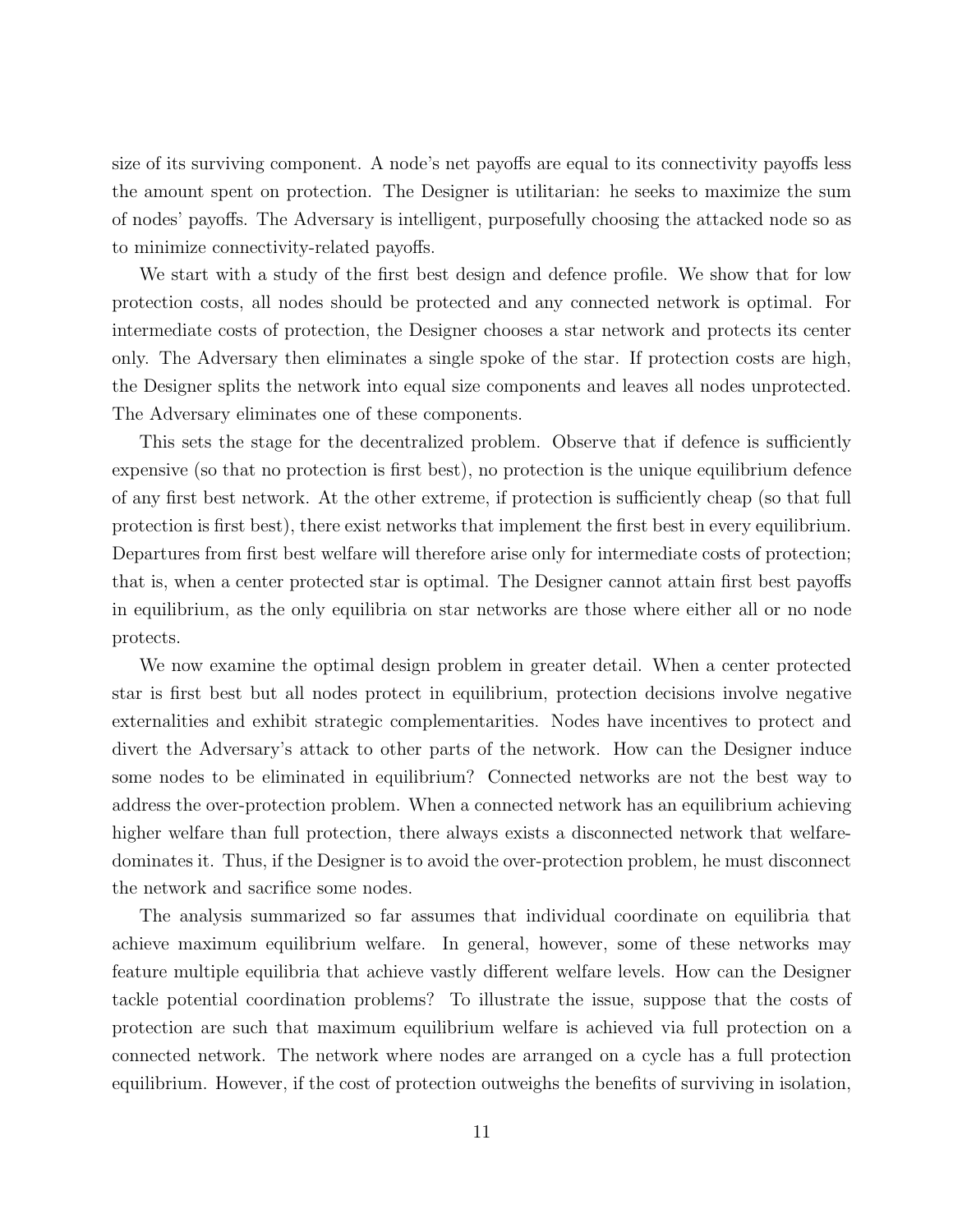there is another equilibrium on this network where no node protects and the Adversary brings down the entire network. Cerdeiro et al. (2015) provide a necessary and a sufficient condition for a network to induce full protection in any equilibrium. Such networks are sparse in the following sense: they must feature a node that can block the Adversary's attack, thus saving a large part of the network.

The contribution of the paper lies at the intersection of economics and computer science literature. For an early contribution in the study of decentralized defence, see Kunreuther and Heal (2004). Aspnes et al. (2006) studies security choices by nodes in a fixed network when nodes only care about their own survival, attack is random, and both protection as well as contagion are perfect. The focus is on computing the Nash equilibria of the game. They provide approximation algorithms for finding the equilibria. In a recent paper, Acemoglu et al. (2013) study the incentives for protection in a setting when both defence and contagion are imperfect.<sup>8</sup>

The relationship with Goyal and Vigier (2014) is worth discussing as they highlight the large effects of decentralized defence for optimal network design. In Goyal and Vigier (2014) the optimal design is a star network and optimal allocation of resources is exclusively on the central node. By contrast, when individual nodes choose security, the optimal design has to address problems of too much as well as too little protection. This best way to tackle over-protection is by disconnecting the network and sacrificing some nodes. Potential underprotection problems are addressed by creating equal components. Finally, coordination problems in security are mitigated through the creation of 'sparse' networks that contain critical nodes.

#### 2.1.1 Non-contagious threats

In its strategy statement, the US Office of Infrastructure Protection says, "Our nation's critical infrastructure is crucial to the functioning of the American economy... (It) is increasingly connected and interdependent and protecting it and enhancing its resilience is an economic and national security imperative Department of Homeland Security (2012)." In these contexts the primary cost of an attack is in terms of nodes (and links) that are eliminated and the consequent loss in the connectivity of the network. This motivates the study of networks in a setting with non-contagious attacks. In parallel with our discussion of contagious risk we

<sup>8</sup>There is also a very active research programme in financial contagion, see e.g., Blume et al. (2011), Acemoglu et al. (2015) Cabrales et al. (2010), and Elliot et al. (2014)). For a survey of this issues see Chapter XX by Cabrales et al. (2015).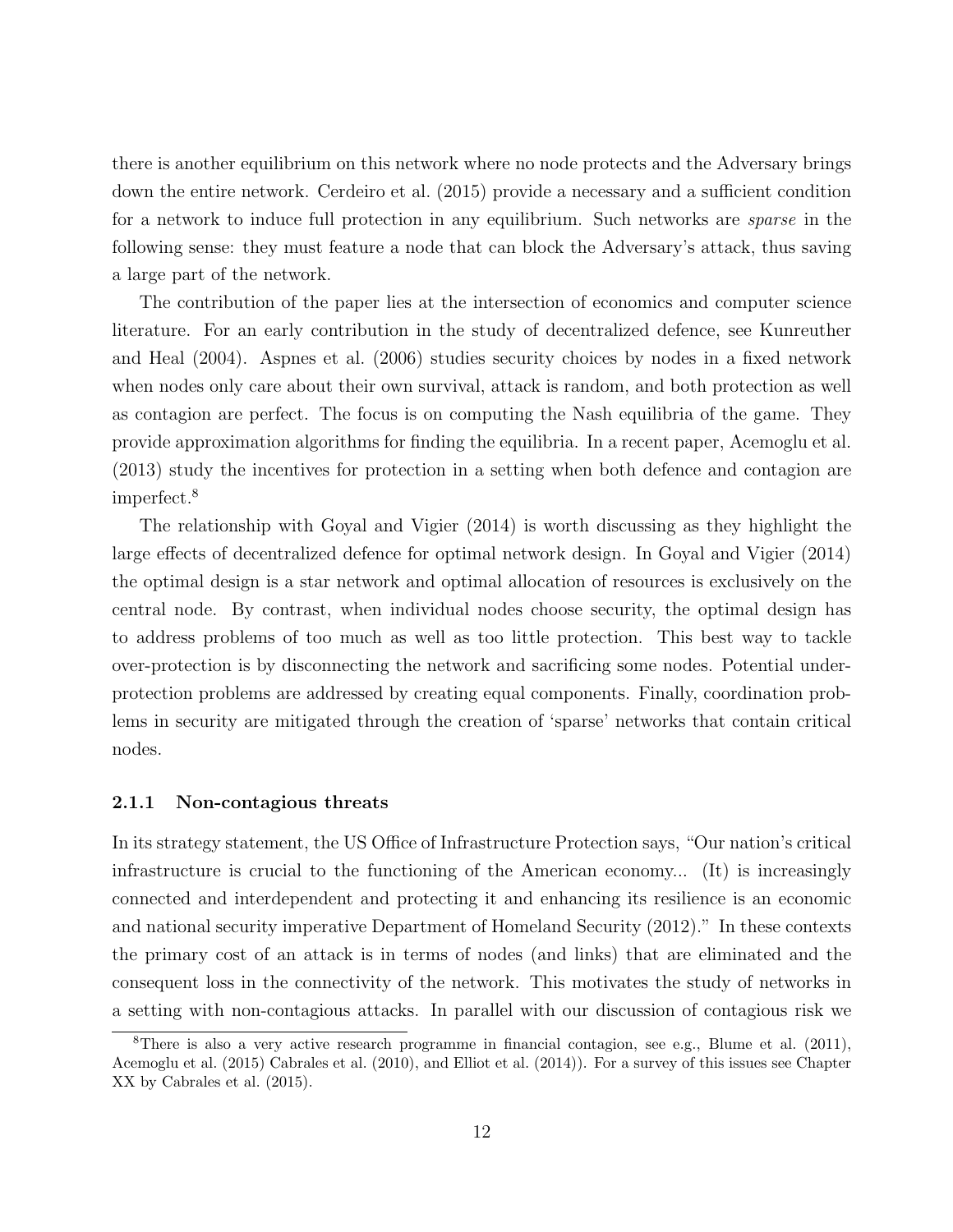start with a study of optimal defence and design.

The presentation here draws on Dziubinski and Goyal (2013). There is a Designer and an Adversary. The Designer moves first and chooses a network and defence allocation. The Adversary moves next. Costs of attack are sunk; the Adversary can choose up to  $k \leq n-2$ nodes to eiminate/remove. The costs of the Designer are linear: there is a cost  $c_1 > 0$  for every link, and a cost  $c_d > 0$ , for defending a node. Defence is perfectly reliable. Given network g, the set of defended nodes,  $\Delta$ , the set of attacked nodes,  $X \subseteq N$ , the payoff to the defender and Adversary, are respectively:

$$
\Pi^{D}(g, \Delta, X; c_{d}, c_{l}) = \Phi(g - (X \setminus \Delta)) - c_{d}|\Delta| - c_{l}|g|
$$
  

$$
\Pi^{A}(g, \Delta, X) = - \Phi(g - (X \setminus \Delta)).
$$

It is useful to consider the connectivity based value function; for the analysis of general value functions that satisfy assumption A.1 see Dziubinski and Goyal  $(2013)$ . In this case the residual network has value 1 if it is connected and 0 otherwise. Now the equilibrium has a simple structure. One of the following three possible outcomes arises: one, the network is empty and there is no defence; two, there is no defence, the network involves redundant links, and three, the star network with protected center.

The exact levels of costs for each of the above outcomes can be derived by applying a result due to Harary (1962). Harary (1962) showed that a network that cannot be disconnected by removal of k nodes requires exactly  $\lceil \frac{n(k+1)}{2} \rceil$  $\frac{2^{x+1}}{2}$  links. Moreover any such network is regular of degree  $(k+1)$ , or almost regular, having one node of degree  $(k+2)$  (if both n and k are odd). The set of these graphs is denoted by  $\mathcal{M}(n, k)$ .<sup>9</sup> Dziubiński and Goyal (2013) establish the following result.

Proposition 1 Consider the Designer-Adversary game under connectivity based value function and suppose that  $k \leq n-2$ . In equilibrium

1. The Designer chooses network q and defence  $\Delta$ :

• If 
$$
c_1 < 1/\left\lceil \frac{n(k+1)}{2} \right\rceil
$$
 and  $c_d > c_1 \left( \left\lceil \frac{n(k-1)}{2} \right\rceil + 1 \right)$ , then  $g \in \mathcal{M}(k, n)$  and  $\Delta = \emptyset$ .

• If  $c_1(n-1) + c_d < 1$  and  $c_d < c_1\left(\left\lceil \frac{n(k-1)}{2} \right\rceil + 1\right)$ , then g is a star and the central node is defended.

<sup>&</sup>lt;sup>9</sup>The set  $\mathcal{M}(n,k)$  is not empty, as it includes *Harary graphs* defined by Harary to obtain the upper bound on the number of links.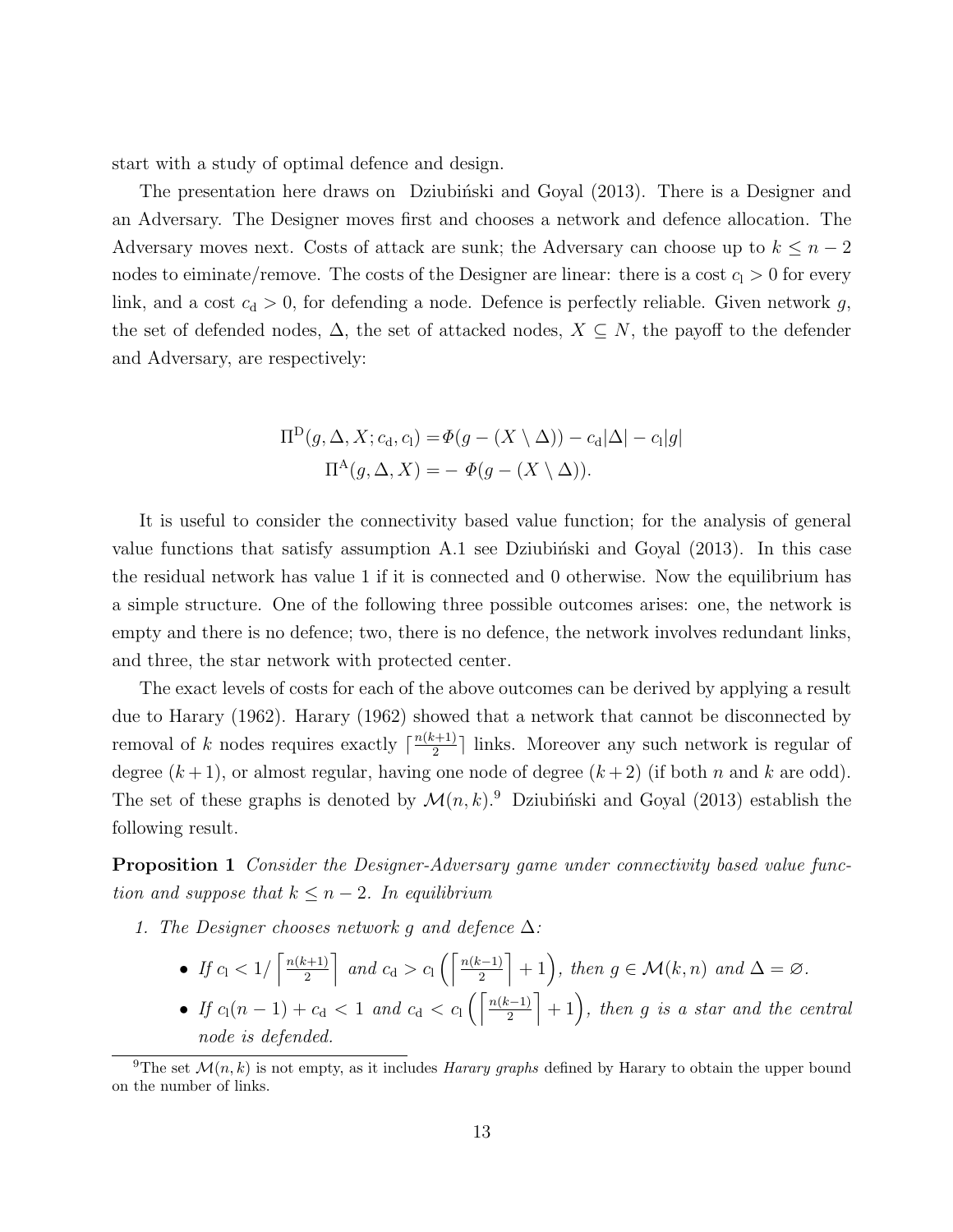- Otherwise q is empty and  $\Delta = \emptyset$ .
- 2. The Adversary chooses: a separating cut for q and  $\Delta$ , if it exists; if it does not exist then all cuts yield the same payoff.

The proposition above illustrates the trade off faced by the Designer. If costs of defence are high relative to the costs of linking the Designer chooses a regular and dense network. On the other hand, when costs of defence are relatively low the Designer chooses the star network and defends the hub node.

A comparison between Goyal and Vigier (2014) and Dziubiński and Goyal (2013) helps us to understand the role of contagion in the optimal defence and design. In the latter paper, when defence units are 0, the Designer defends the network by adding more links and so the optimal network is  $(k+1)$ -connected. By contrast, in Goyal and Vigier (2014), when there is no defence, the Designer defends the network by separating it into distinct components. This is due to the implicit cost to linking introduced by the possibility of contagion.

Finally, in Dziubinski and Goyal (2014), the equilibrium will typically involve protection of multiple nodes. By contrast, Goyal and Vigier (2014) show that under a wide variety of circumstances, the Designer will assign all resources to the central node of a star.

The defence of a network: In some contexts – such as trains or roads or telecommunications – the network involves very large and time consuming investments. So it is important to study the problem of defending a given network. The focus is on where to allocate resources to maintain the network in the face of threats that potentially damage or knock out nodes. The presentation draws on Dziubiński and Goyal (2014).

They consider a two-player sequential move game with a Defender and an Adversary. In the first stage, the Defender chooses an allocation of defence resources. In the second stage, given a defended network, the Adversary chooses the nodes to attack. Successfully attacked nodes (and their links) are removed from the network, yielding a residual network. The goal of the Defender is to maximize the value of the residual network, while the goal of the Adversary is to minimize this value.

Fix a network g on a set of nodes  $N = \{1, \ldots, n\}$ , where  $n \geq 3$ . A defence is a set of nodes  $\Delta \subseteq N$ . The set of attacked nodes  $X \in \subseteq N$  chosen by the Adversary is called a *cut*. Removing a set of nodes  $X \subseteq N$  from the network creates *residual network*  $g - X$ . It is assumed that that the defence is perfect: a protected node cannot be removed by an attack,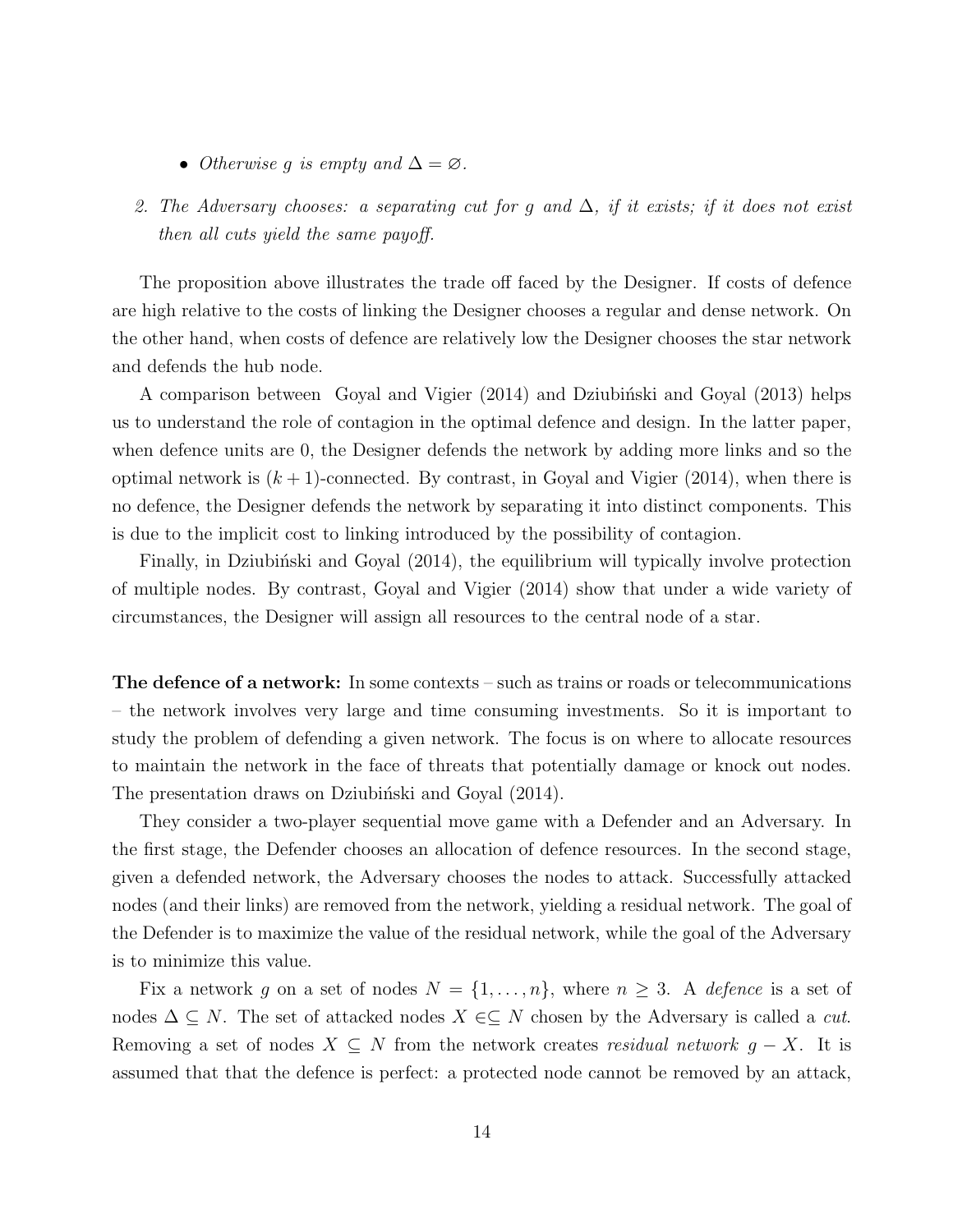while any attacked unprotected node is removed with certainty. Given a defence  $\Delta$  and a cut X, a set  $Y = X \setminus \Delta$  will be removed from the network.

Defence resources are costly: the cost of defending a node is  $c_d > 0$ . Given network g, defender's payoff from strategy  $\Delta \subseteq N$ , when faced with opponent strategy  $X \subseteq N$ , is

$$
\Pi^{D}(\Delta, X; g, c_{d}) = \Phi(g - (X \setminus \Delta)) - c_{d}|\Delta|.
$$
\n(3)

where  $\Phi(\cdot)$  satisfies assumption (A.1).

Attack resources are costly: the cost of attacking a node is given by  $c_a > 0$ . Given defended network  $(g, \Delta)$ , payoff to the Adversary from strategy  $X \subseteq N$  is

$$
\Pi^{\mathcal{A}}(\Delta, X; g, c_{\mathbf{a}}) = -\Phi(g - (X \setminus \Delta)) - c_{\mathbf{a}}|X|.
$$
\n(4)

They study the (sub-game perfect) equilibrium of this game.

Dziubinski and Goyal  $(2014)$  show that the Adversary should target nodes that separate the network, while the defender must protect nodes that block these separators, i.e., their transversal. They then study the relation between network architecture and the intensity of conflict (the sum of resources allocated to attack and defence) and the prospects of active conflict (when some nodes are defended while some are attacked). To get a sense of the issues, it is useful to begin with a simple example.

#### Example 1 Defending a star network

Consider the star network with  $n = 4$  and  $\{a\}$  as central node (as in Figure 1). The value function is  $f(x) = x^2$ . As is standard, we solve the game by working backward. For every defended network  $(g, \Delta)$  we characterize the optimal response of the Adversary. We then compare the payoffs to the defender from different  $(g, \delta)$  profiles and compute the optimal defence strategy. Equilibrium outcomes are summarized in Figure 2.

A number of points are worth noting.

- 1. Observe that removing node a disconnects the network; this node is a *separator*. Moreover, there is a threshold level of cost of attack (7) such that the Adversary either attacks a or does not attack at all when  $c_a > 7$ . Protecting this node is also central to network defence.
- 2. The intensity of conflict exhibits rich patterns: when costs of attack are very large there is no threat to the network and no need for defence. If the costs of attack are small,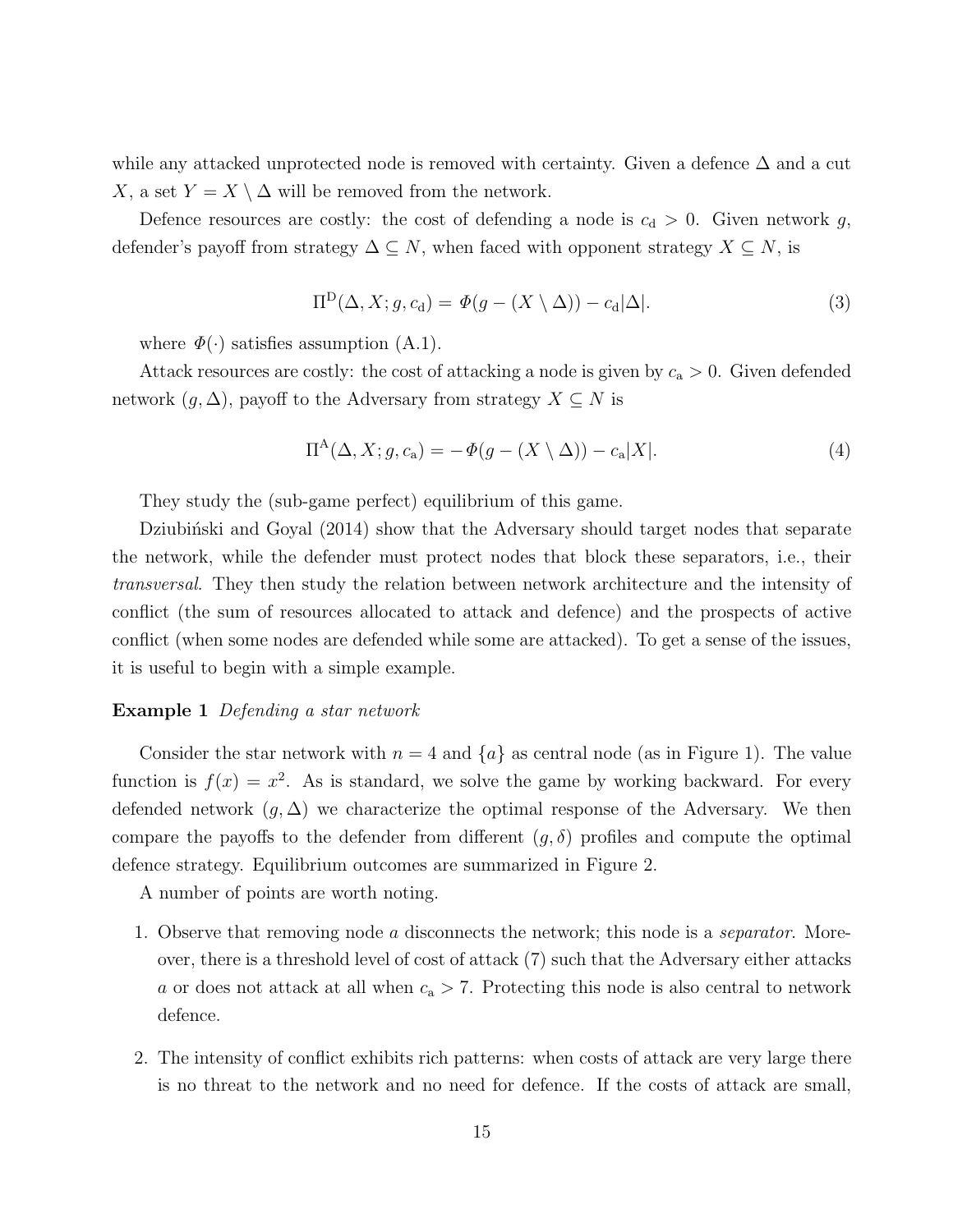

Figure 2: Equilibrium outcomes: star network  $(n = 4)$  and  $f(x) = x^2$ .

intensity of conflict hinges on the level of defence costs. When they are low all nodes are protected and there is no attack (the costs of conflict are  $nc<sub>d</sub>$ ), if they are high then there is no defence but all nodes are eliminated (the costs of conflict are  $nc_a$ ). For intermediate costs of attack and defence, both defence and attack are seen in equilibrium.

3. The size of the defence may be non-monotonic in the cost of attack. Fix the cost of defence at  $c_d = 3.5$ . At a low cost of attack  $(c_a < 1)$  the defender protects all nodes, in the range  $c_a \in (1, 5)$  he protects 0 nodes, in the range  $c_a \in (5, 13)$  he protects  $\{a\}$ , and then in the range  $c_a > 13$ , he stops all protection activity. Similarly, the size of the attack strategy may be non-monotonic in the cost of attack.

$$
\triangle
$$

Turning now to the analysis for general networks, we note first that given the convexity in the value function of networks, disconnecting a network is especially damaging. A cut  $X \subseteq N$ is a separator if  $|\mathcal{C}(g)| < |\mathcal{C}(g - X)|$ . However, a network will normally possess multiple separators and the Adversary should target the most effective ones. A separator  $S \subseteq N$  is essential for network  $g \in \mathcal{G}(N)$ , if for every separator  $S' \subsetneq S$ ,  $|\mathcal{C}(g-S)| > |\mathcal{C}(g-S')|$ . The set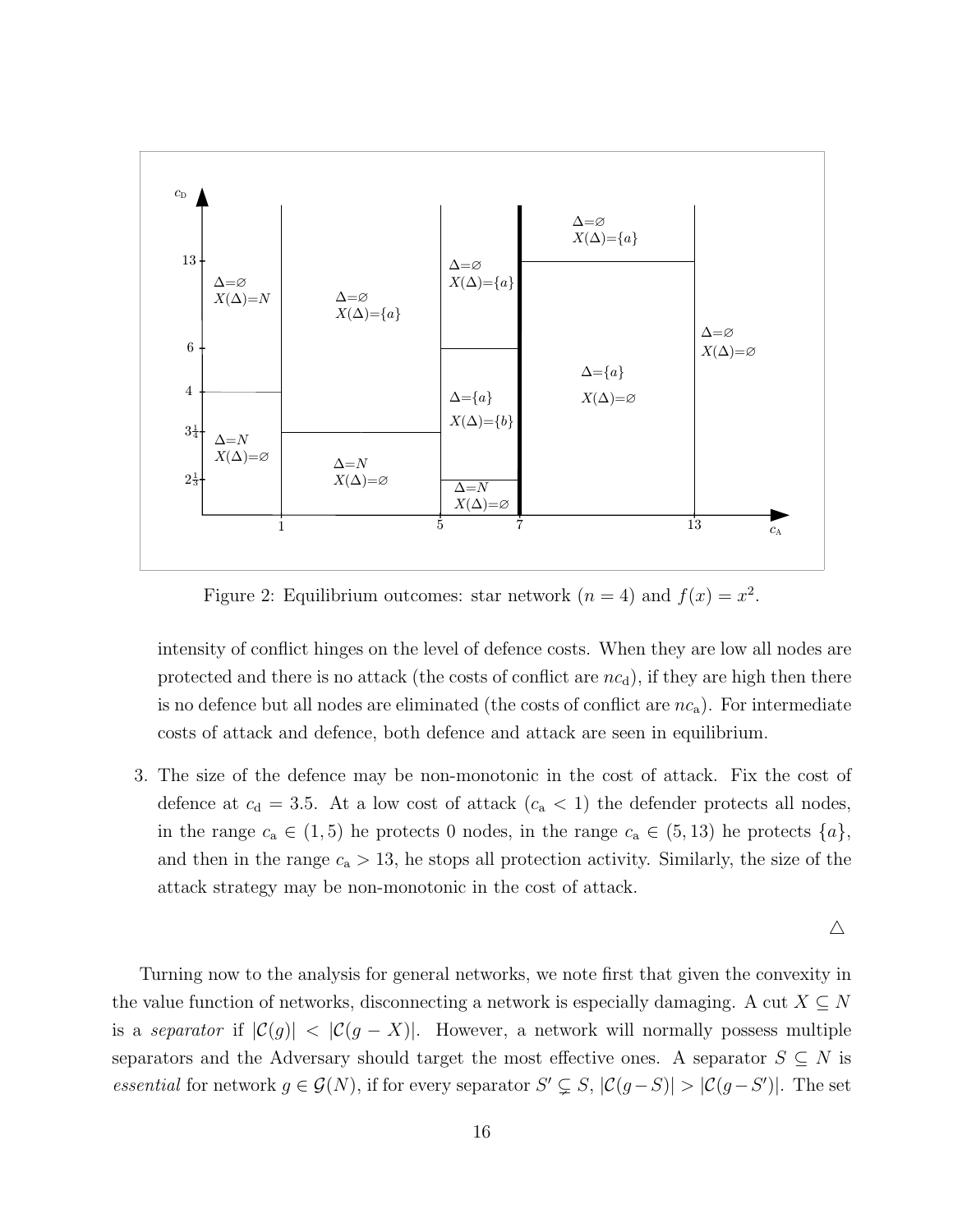of all essential separators of a network g is denoted by  $\mathcal{E}(g)$ . Figures 3-4 illustrates essential separators in some well known networks.



Figure 3: (a) Tree network, (b) essential separators, (c) minimum transversal.



Figure 4: (a) Core-periphery network, (b) essential separators, (c) minimum transversal

The second element is the level of costs. As illustrated by Example 1, the network defence problem can be divided into two parts, depending on the cost of attack. Given  $x \in \mathbb{N}$ ,  $\Delta f(x) = f(x+1) - f(x)$  is the marginal gain to a node in the value of a component of size x. Under Assumption A.1,  $\Delta f(x)$  is strictly increasing. It is useful to separate two levels of costs: one, high costs with  $c_a > \Delta f(n-1)$ , and two, low costs with  $c_a < \Delta f(n-1)$ .

We present the case of high cost as it brings out some of the main insights in a straightforward way. Facing a high cost, the Adversary must disconnect the network, i.e., choose a separator or not attack the network at all. Clearly, the Adversary would never use an essential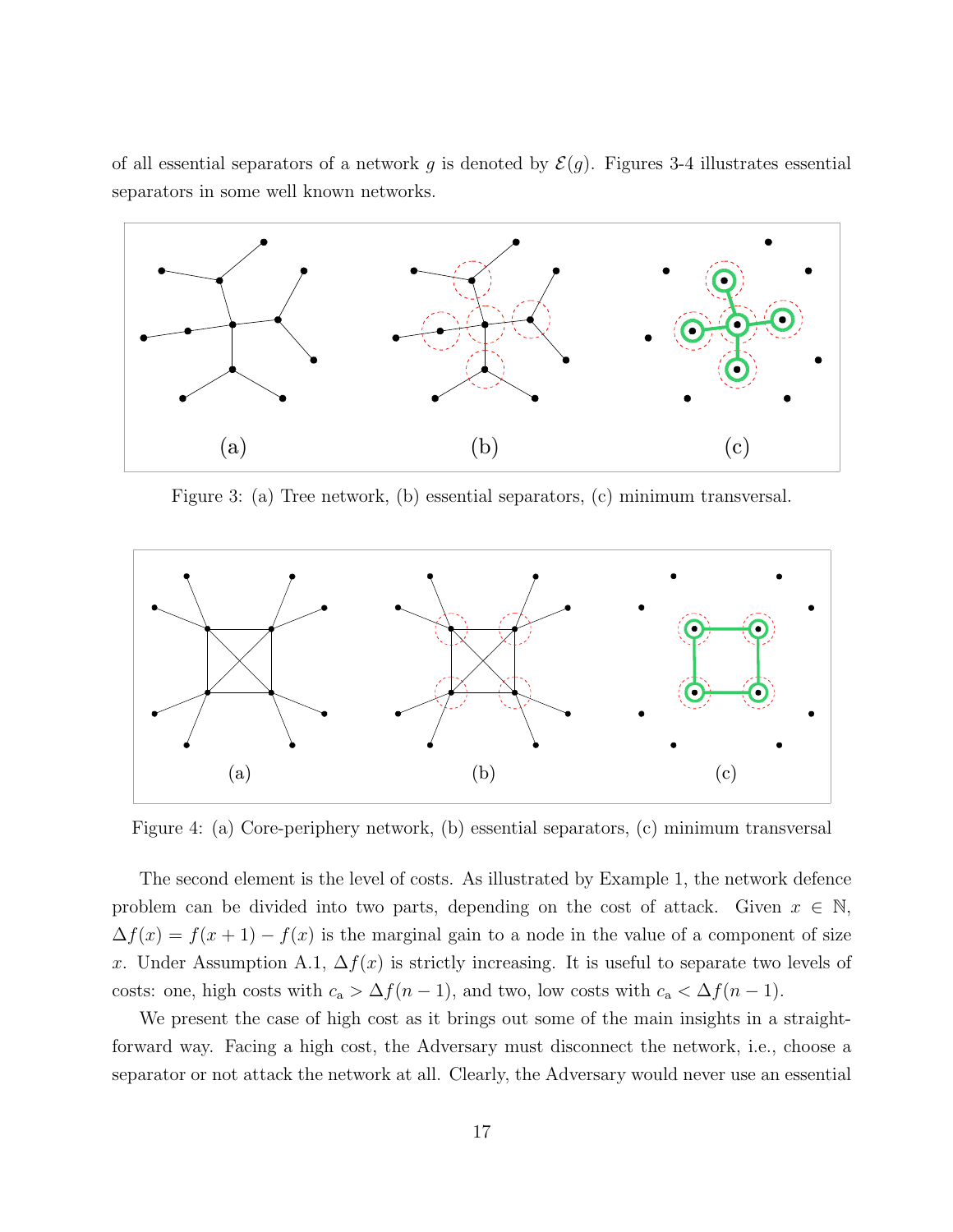separator that yields a lower payoff than the empty cut. Given cost of attack  $c_a$  and network g, the set of individually rational separators is  $\mathcal{E}(g, c_{\rm a}) = \{X \in \mathcal{E}(g) : \Phi(g) - \Phi(g - X) \ge c_{\rm a}|X|\}.$ 

We now turn to equilibrium strategies of the Designer. Again, it is instructive to start with the setting where cost of attack is high. An optimal strategy of the defender should block a subset of individually rational essential separators in the most economical way. Given a family of sets of nodes, F, and a set of nodes  $M, \mathcal{D}(M, \mathcal{F}) = \{X \in \mathcal{F} : X \cap M \neq \emptyset\}$  are the sets in F that are blocked (or *covered*) by M. The set M is called a *transversal* of F, if  $\mathcal{D}(M, \mathcal{F}) = \mathcal{F}$ . The set of all transversals of F is denoted by  $\mathcal{T}(\mathcal{F})$ . Elements of  $\mathcal{T}(\mathcal{F})$  with the smallest size are called minimum transversals of F. Let  $\tau(\mathcal{F})$  denote the transversal number of F, i.e., the size of a minimum transversal of  $\mathcal F$ . Figures 3-4 illustrates the transversal in some well known networks.

Dziubinski and Goyal (2014) develop the following result on optimal defence and attack.

**Proposition 2** Consider a connected network  $g \in \mathcal{G}(N)$  and suppose  $c_a > \Delta f(n-1)$ . Let  $(\Delta^*, X^*)$  be an equilibrium.

- $|\Delta^*| \leq \tau(\mathcal{E}(g,c_a))$  and  $\Delta^*$  is a minimum transversal of  $\mathcal{D}(\Delta^*, \mathcal{E}(g,c_a))$ .
- $X^*(\Delta) = \emptyset$ , if  $\Delta \in \mathcal{T}(\mathcal{E}(g, c_{\rm a}))$ ;  $X^*(\Delta) \in \mathcal{E}(g, c_{\rm a})$  with  $X^*(\Delta) \cap \Delta = \emptyset$ , otherwise.

Optimal defence is characterized in terms of minimal transversal of the appropriate hypergraph of separators (or defence covers all nodes). If cost of attack is such that elimination of single nodes is not worthwhile, optimal attack is bounded above by the transversal number of the graph. Optimal attack is either empty or targets essential separators.

Example 1 above suggests that defence size is falling in defence costs and is non-monotonic in attack cost. The attack size is non-monotonic in both attack cost and defence cost. Dziubinski and Goyal  $(2014)$  show that these patterns are true more generally. The authors then study the relation between the network architecture and the *intensity of conflict*: this is the sum of expenditures of defence and attack. Their analysis characterizes minimal intensity of conflict and the corresponding networks that sustain it. This allows them to show how network architecture matter for the intensity of conflict.

They then turn to the problem of defence when nodes makes security choices: they show that the equilibrium in this decentralized defence game can also be characterized in terms of transversals and separators of the underlying network. Second, they find that defence exhibits properties of strategic substitutes and a threshold public good. Three, they show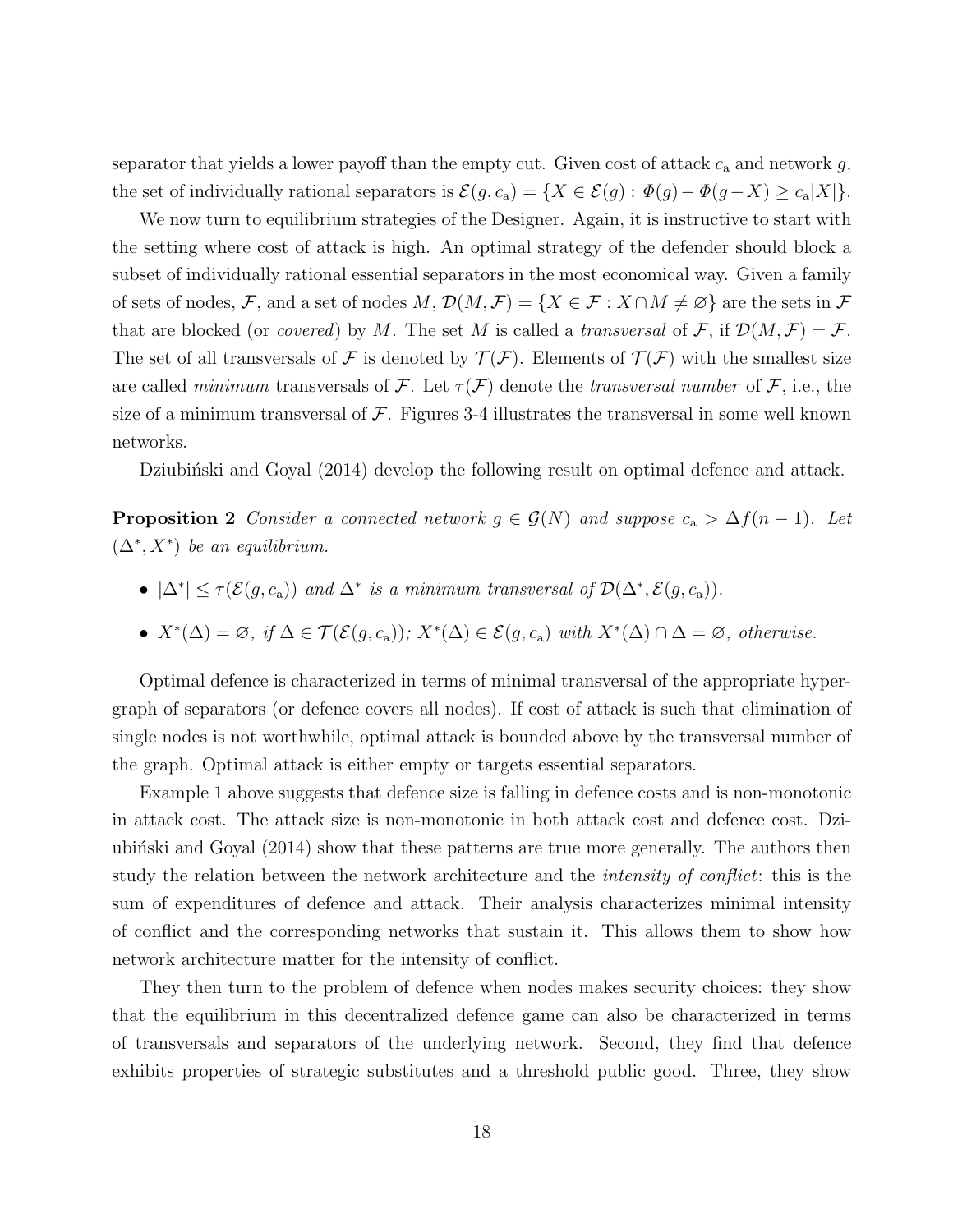that the welfare gap between decentralized equilibrium and first best outcomes is unbounded: interestingly, individual choice may lead to too little and to too much protection, relative to the choice of a single (centralized) defender.

#### 2.2 The design of criminal networks

Illegal organizations, like other institutions, rely on cooperation and coordination among their members. As legal enforcement of formal contracts is problematic, such organizations are especially reliant on trust among members. Information sharing on identity and personal information may be an important factor in building internal trust and cohesion: but it can leave the organization vulnerable to 'serial' exposure. How does this trade-off affect the design of a criminal organization? In an early paper, Baccara and Bar-Isaac (2008) study this question.

The first point to note is that there is significant heterogeneity across the information structures of different criminal/illegal organizations. On the one hand there is the view that these organizations have a centralized information and enforcement structure. In the Mafia, there is the so-called Cupola that holds large amounts of information about the organization itself and carry out the enforcement needed for the organization to function. These crucial agents are shielded from the authorities since they are typically not directly involved in criminal activities. On the other hand, recent studies on modern terrorism suggest a decentralized organization characterized by the presence of independent "cells". These cells consist of agents who know each other and enforce each others actions but who have a very vague idea of how the organization looks outside the cell boundaries. Thus, even if authorities detect a cell, it is difficult to expand the detection further. This structure is similar to other organizations observed in history, including the anarchist and the revolutionary organizations in the late 19th century in Europe.

These empirical observations motivate a model with the following ingredients. Individuals are engaged in an infinitely repeated multi-person prisoners dilemma, augmented with the possibility of additional punishment, which can help encourage "good" behavior. The additional punishment of a player requires personal information about this specific person; this information makes the person vulnerable. Examples of this kind of information include identity, whereabouts, or some incriminating evidence about a person. They explore the trade-off between the enhancement in internal cohesion derived by exchanging internal information and the increase in vulnerability to detection that this exchange implies.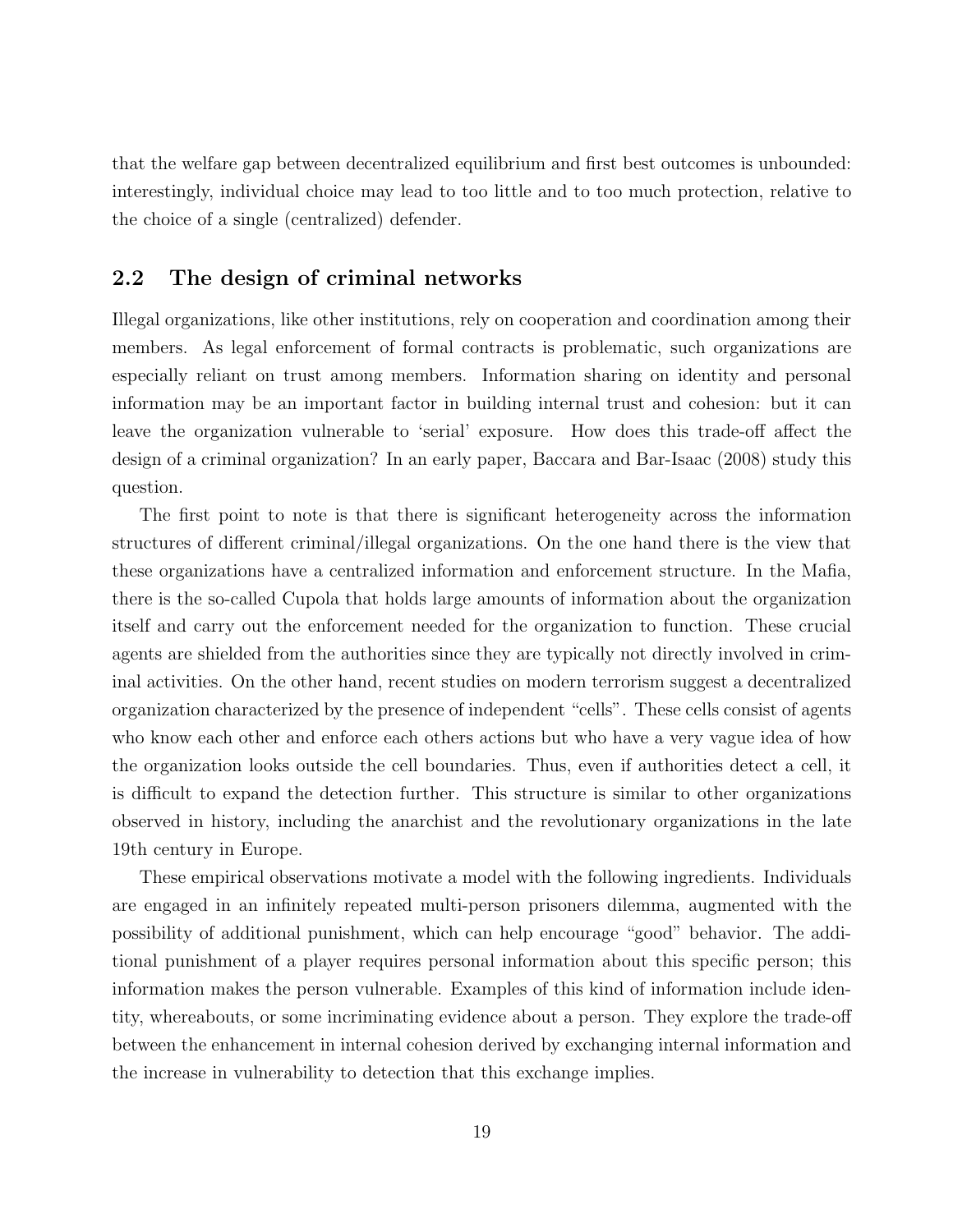The model has  $N = \{1, 2..., n\}, n \geq 2$  agents. Agents are engaged in an infinitely repeated prisoner's dilemma. A Designer attempts to sustain cooperation among the  $n$  agents. Links are directed, and if i is linked to j then he can inflict an *additional* punishment on j in case the latter fails to cooperate. This implies that the returns from connectedness are positive for the first link, but zero afterwards (as an agent cannot be punished more than once). Observe that in the absence of an Adversary a network made up of paired nodes is the optimal architecture.

The external authority, or the Adversary, attempts to inflict the most disruption possible on the network by allocating attack resources across the nodes. Contagion follows the direction of the link and is assumed to be unidirectional. The timing of the game is such that the Adversary moves first. The Designer observes the allocation of attack resources, and chooses links between the nodes.

Note that if nodes are sufficiently patient then cooperation can be sustained even without links between nodes. The empty network is in that case the optimal organization. If nodes are impatient, on the other hand, then even adding links between nodes will not suffice to induce cooperation. Again, the empty network is in that case the optimal organization. The case of interest is therefore that of intermediary values of the nodes' impatience. Let us now turn to this case.

Generally speaking, the agents probability of getting detected directly depends on the resources allocated on him and on his activity status. Baccara and Bar-Isaac (2008) study two polar cases, one, where detection probability is independent of activity in the organization and two, where detection is only possible if the agent is cooperating with the criminal organization. They provide characterize the optimal information structure within the organization. In the independent detection case, they find that if the probabilities of detection are sufficiently similar, either it is optimal to create no information links or the optimal structure consists of binary cells (pairs of agents with information about each other but with no information links with other members of the organization). Given this characterization, they then consider the optimal budget allocation for the Adversary. They show that there are circumstances in which allocating the budget symmetrically induces the organization to exchange no information. In these cases, a symmetric allocation is optimal. However, sometimes a symmetric allocation induces the agents to form a binary cell structure. Baccara and Bar-Isaac (2008) show that in this case, the authority optimizes by not investigating one of the agents at all while investigating the others equally.

In the latter cooperation-based detection case, since each agents probability of detection is a function of the level of cooperation within the organization, an optimal information structure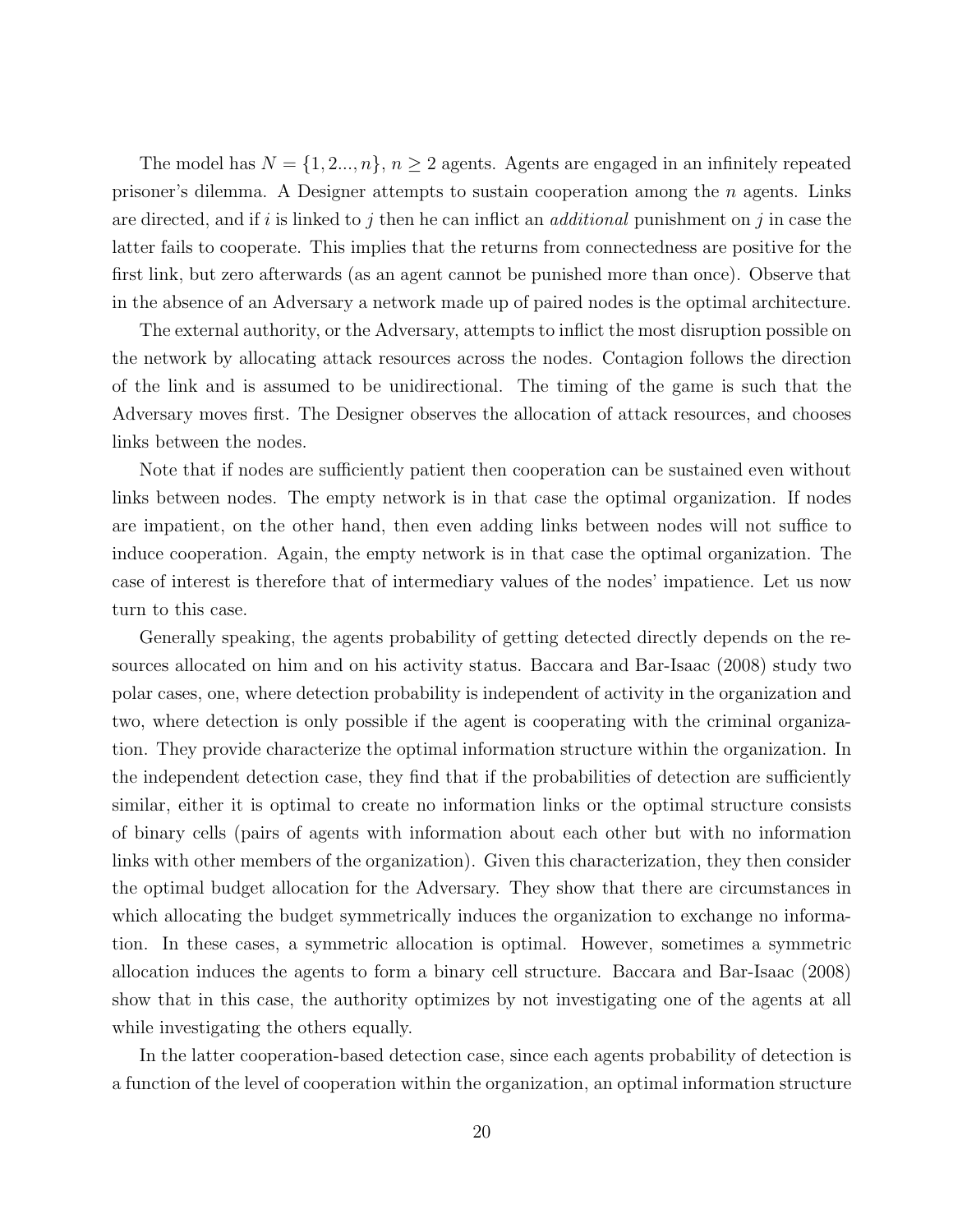may require lower levels of cooperation from some of the agents to shield them from detection. Even though agents are ex ante symmetric, they show that the optimal information structure can be asymmetric, resembling a hierarchy with an agent who acts as an information hub, does not cooperate at all, and thus remains undetected. If each individual agents contribution to the organization is sufficiently high, the optimal organization can also be a binary cell structure. Moreover, the optimal strategy of the external agent is different under cooperationbased detection. For example, devoting considerable resources to scrutinizing a single agent makes that agent relatively likely to be detected whether linked or not under the agent-based cooperation model, thus making it cheap for the organization to link the agent and induce him to cooperate. In contrast, under cooperation-based detection, it is costly to make such a scrutinized agent cooperate (and thereby increase considerably the probability that he is detected).

The driving forces in these two detection approaches are thus very different. In the independent detection model, the Adversary chooses a strategy that makes it unappealing for agents to be vulnerable. In the cooperation-detection model, however, the external authoritys strategy of targeting someone makes it less attractive to have him cooperate.

We now briefly relate the findings of Goyal and Vigier (2014) and Baccara and Bar-Isaac (2008). In both papers there is trade-off between connections and vulnerability. However, the models differ along a number of dimensions and these differences serve to highlight the rich theoretical possibilities in this literature. In Goyal and Vigier (2014) the gains from large scale connectivity are key; by contrast, in Baccara and Bar-Isaac (2008) the size of the network plays no essential role in defining network value.<sup>10</sup> Two, the former paper studies conflict between defense and attack; by contrast, there are no defense resources in the latter. Three, the Designer moves first in the former model, while the Adversary moves first in the latter model. Four, links are undirected in the former, while they are directed in the latter. These differences are substantive and taken together lead to very different insights.

#### 2.3 Open questions

The design and defence of networks that face threats is an important practical problem. Networks perform a variety of functions and this gives rise to different potential sources of network value. The papers we have surveyed approach the network value question in different

<sup>10</sup>This is best seen by comparing optimal networks in the absence of an Adversary in the two settings: in Baccara and Bar-Isaac (2008) linked pairs of players is an optimal criminal organization. By contrast, in Goyal and Vigier (2014) any optimal network must be connected.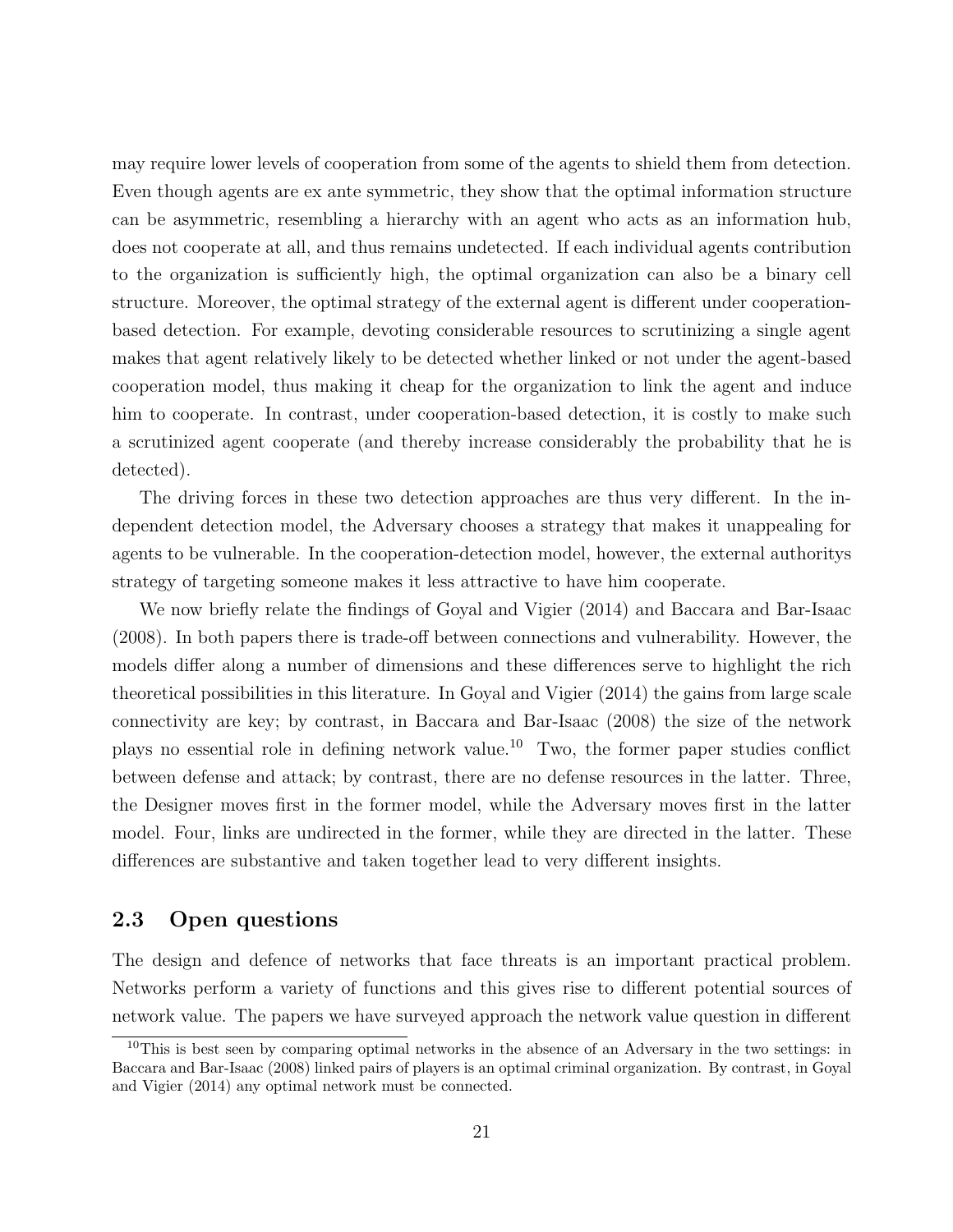ways, but connectivity and component size have been a prominent feature of many papers. The discussion of Baccara and Bar-Isaac (2008) highlights the key role of the network value function in shaping an answer to the design question. As research in this field matures we believe that closer attention to the source of network value would be important. In this section, we started with the first best scenario: where the design and defence are both controlled by a single player. In applications, individual nodes often have control of these variables. Our discussion of Cerdeiro et al. (2015) suggests that optimal networks with decentralized choice may be very different from first best networks. In important contexts such as epidemiology and cybersecurity, individuals choose links in addition to security. In future work, it would be important to study the impact of these choices.<sup>11</sup> Finally, we would like to comment on the nature of defence. Following on the early work of Aspnes et al. (2006) and others, most of the recent work surveyed in the section has assumed that defence is perfect. This is a natural first step, but clearly it is a strong assumption. The dynamics of contests on networks remains a poorly understood problem.

## 3 Resources, Conflict and Networks

In economics and in biology, we think of agents and organisms as seeking to expand their influence and to capture territory. One possible avenue through which to obtain resources is to appropriate them through conflict. However, agents may face constraints on whom they can target for conflict. The extensive literature on wars shows that a significant majority of them take place among physically proximate entities, Caselli et al. (2014). The traditional models of conflict have focused on bilateral conflicts or on groups of countries in conflict (Garfinkel and Skaperdas (2012)). As bilateral conflicts create spillovers to other conflicts and as the spillovers are mediated by the pattern of neighborhood relations, it is important to develop general models of conflict in networks. The literature surveyed below is a first step in this direction.

We start with a static conflict game on a network. The presentation draws on Franke and Öztürk (2009). There is a set  $N = \{1, \ldots, n\}$ , where  $n \geq 3$  of agents that are located in an undirected network g. The set of rivals of agent i is given by  $N_i(g)$ , and so agent i is engaged in  $n_i(g) = |N_i(g)|$  conflicts. The outcome of each bilateral conflict is probabilistic and depends on the investment in conflict by the respective rivals. For concreteness, we shall suppose that

<sup>&</sup>lt;sup>11</sup>For a survey of the literature on co-evolution of networks and behavior, see chapter XX by Vega-Redondo (2015).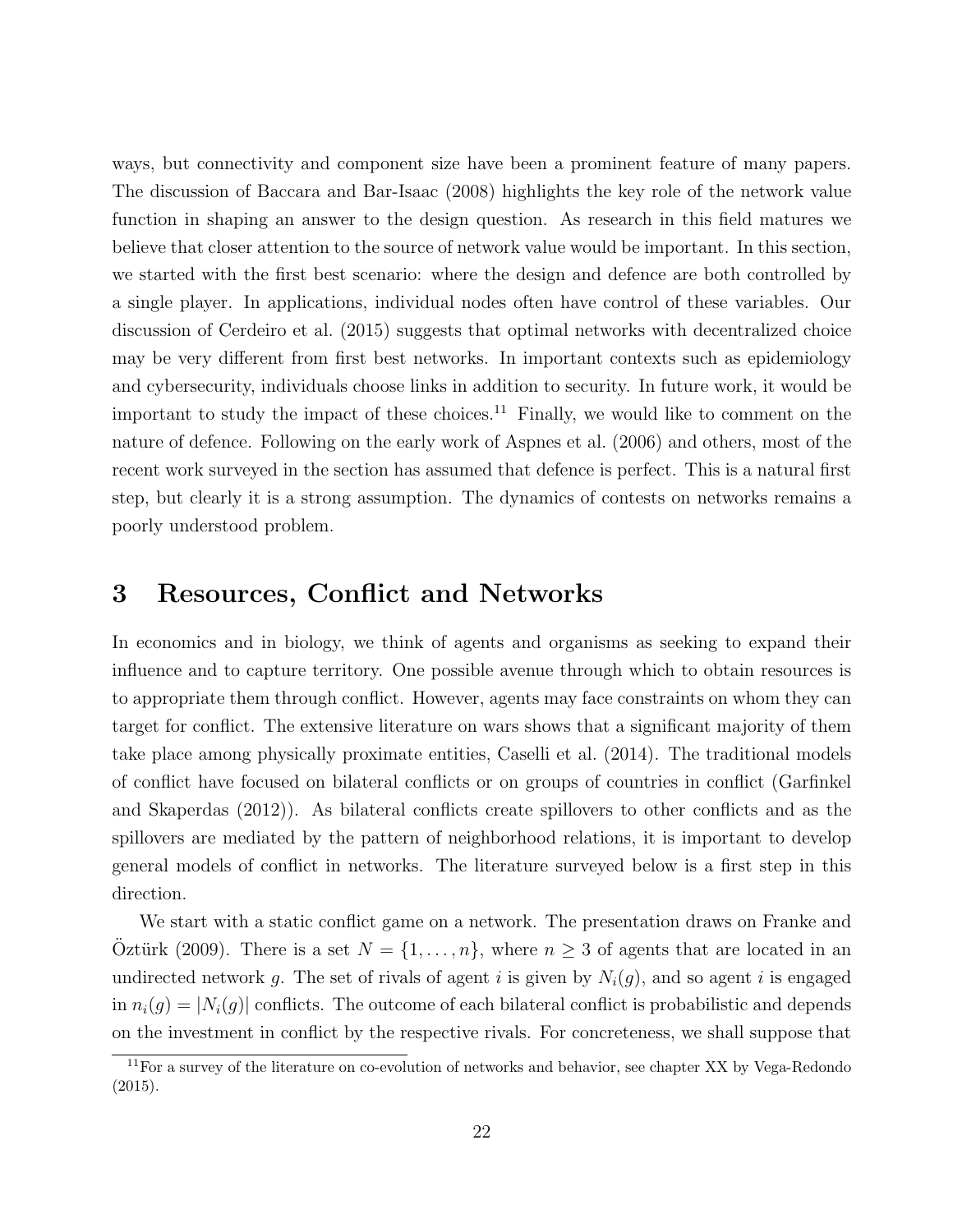the conflict technology is the linear Tullock contest function. In a conflict between  $i$  and  $j$ , and given investments  $e_{ij}$  and  $e_{ji}$  the probability of winning for agent i is given by

$$
p_{ij}(e_{ij}, e_{ji}) = \frac{e_{ij}}{e_{ij} + e_{ji}},\tag{5}
$$

so long as  $e_{ij} + e_{ji} > 0$ . In case  $e_{ij} + e_{ji} = 0$ , the probability of either player winning is 1/2. Each agent i chooses a investment for each of his conflict links  $e_i = (e_{ij})_{i \in N_i}$ . The cost of investment in conflict is given by the function  $c(e_i)$ . For simplicity, we assume that  $c(e_i) = (\sum_{j \in N_i} e_{ij})^2$ . The reward from winning a conflict is V, while the cost of losing is  $-V$ . We may now write the payoffs of agent i in network g, with investment profile  $e = (e_1, \ldots, e_n)$ , as

$$
\pi_i(e) = V \sum_{j \in N_i} [p_{ij}(e_{ij}, e_{ji}) - p_{ji}(e)] - c(e_i).
$$
\n(6)

The interest is in understanding how the network shapes conflict. We will focus on Nash equilibrium in conflict investments.

Define  $e^*(g)$  to be an equilibrium for network g. Franke and Öztürk (2009) start by showing that there exists a unique equilibrium in this model and that it is interior. Define  $E_i^*(g)$  to be the aggregate equilibrium investment by player  $i$  in network  $g$ . Equilibrium investments satisfy the following property: for each  $i \in N$  and each  $k \in N_i$ ,

$$
V \frac{e_{ik}^*}{[e_{ik} + e_{ki}]^2} = E_i(g). \tag{7}
$$

Let  $e^*(g)$  be the equilibrium profile of investments in network g and let  $E^*(g) = \sum_{i \in N} E_i^*(g)$ . be an aggregate equilibrium investments or the conflict intensity.

Franke and Oztürk (2009) provide results on some well known special classes of networks. We present their results on regular networks and the star network.

#### Proposition 3 Conflict equilibrium exhibit the following properties.

- 1. Regular networks: Conflict intensity is increasing in degree, d, and in number of agents n. Conflict intensity is higher in  $g_1$  than in  $g_2$  if and only if  $n_1$ √  $d_1 > n_2$ √  $d_2$ . Individual investment and expected payoff is decreasing in degree and does not depend on number of agents. Expected equilibrium payoff is negative for all agents.
- 2. Star network: Conflict intensity is increasing in the number of peripheral agents. For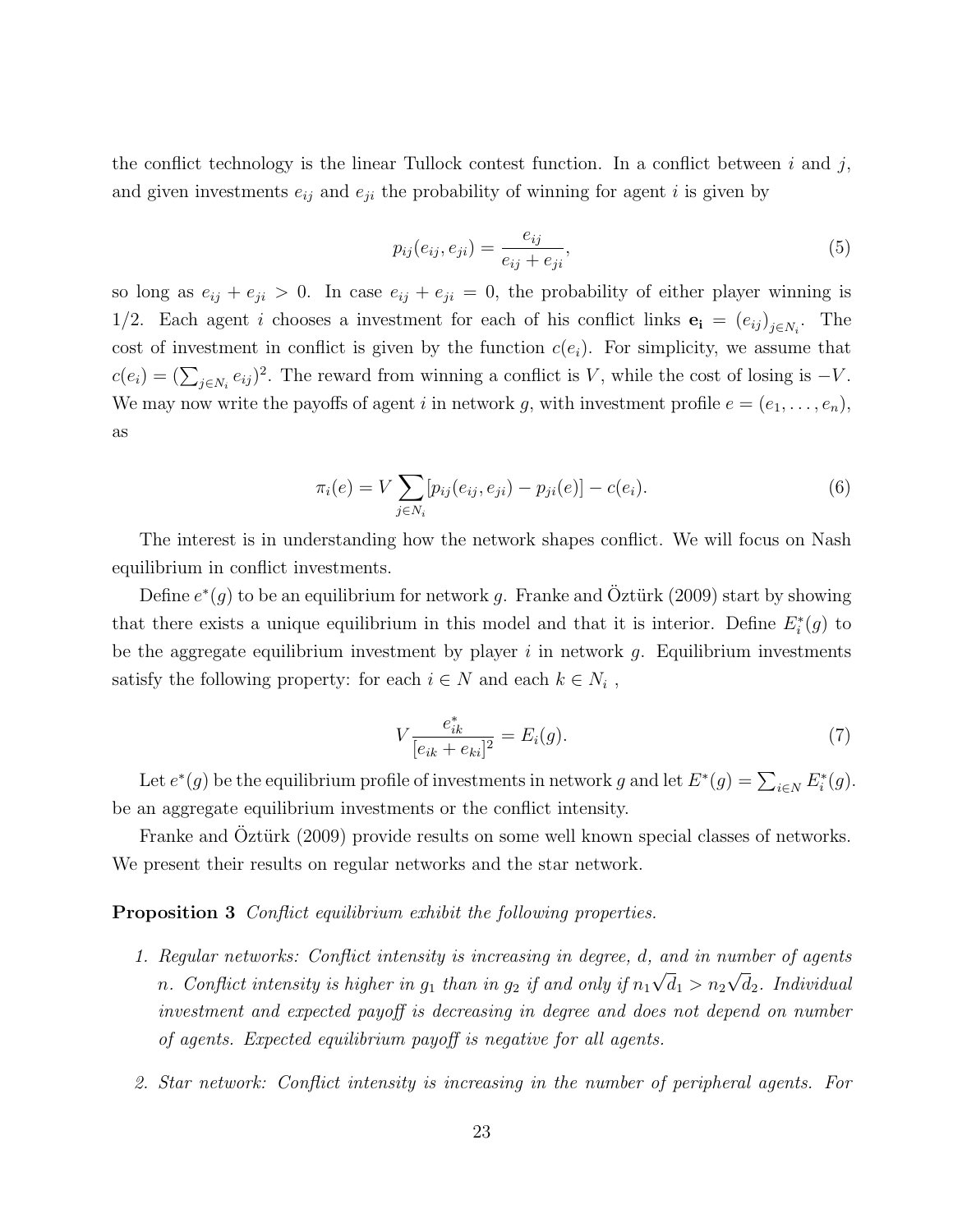the center agent, link specific (aggregate) investment is decreasing (increasing) and the expected payoff is decreasing in number of peripheral agents. For the periphery agent, conflict investment is declining and payoffs are increasing.

Franke and Oztürk (2009) offer us an interesting first look at conflict in networks. Their results illustrate how the cost function and network creates spillovers and how these spillovers in turn shape behavior by different agents in a network. As the authors note, the problem of characterizing conflict in general networks remains an open problem.

In a recent paper, Konig et al. (2014) study conflict in a network setting where links may be positive (as between allies) or negative (as between enemies). They provide a characterization of conflict investments as a function of the network: investments by allies are strategic substitutes, while investments by enemies are strategic complements. They then show that equilibrium investments are proportional to Bonacich centrality of the allies and enemies networks, respectively. They then apply these results to understanding the nature of conflict in the Congo.

The authors assume a linear Tullock contest function and the conflict is static. In real world conflicts dynamics play an important role, as winners of current conflicts acquire more resources and power that they can use to subsequent conflicts. We examine the dynamics of conflict in the next section.

#### 3.1 Dynamics of conflict

We now take up the study of conflict as a dynamic process with resource accumulation for the winner and elimination of the losers. By way of motivation, consider the example of a kingdom or a country seeking to expand its territory by means of military conquest. This drive toward expansion will typically be geographically constrained as it is difficult to conduct military campaigns far away from established territory. Indeed, empirical research shows that the vast majority of conflicts are amongst physically neighboring entities. Moreover, once a particular territory has been conquered and integrated, new territories close to the conquered territory become accessible. In addition, the resources of the newly acquired territory can be used for further conquest. Historians use archaeological evidence to argue that the Roman empire used resources from occupied territories around the Mediterranean to supply legions during the invasion of Western Europe and Britain.

Conflict may also take non-military forms, such as a company seeking to expand into new markets. It is easier for a company to expand into markets that are closely aligned to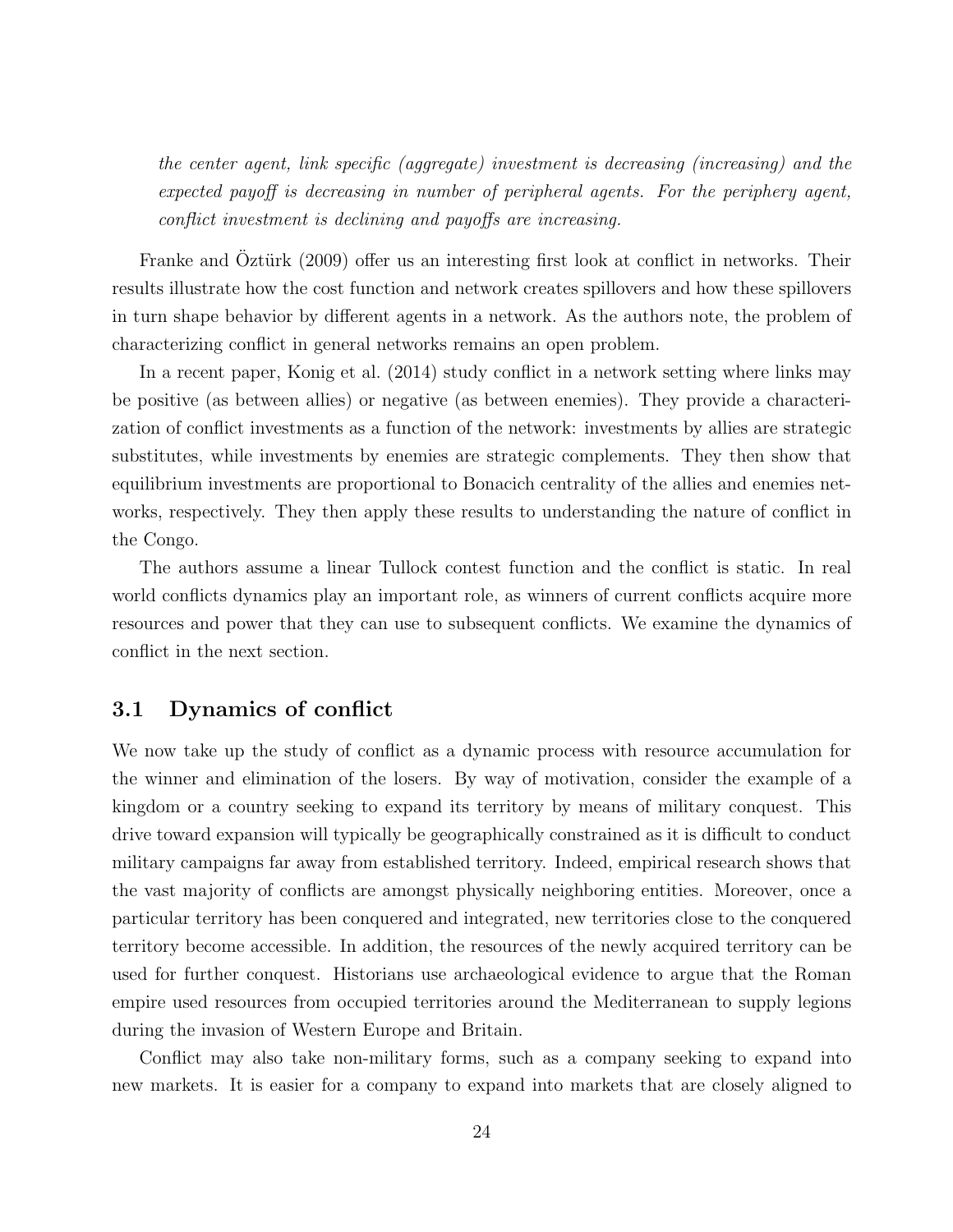its current markets, either geographically or in terms of product lines. Once a foothold has been established in a new market, this generates resources for further expansion. In addition, markets closely aligned to the newly entered market become more accessible.

The presentation here draws on De Jong et al. (2014), who study a framework where a number of agents seek to capture resources through conflict. At the start, individuals have resources. Each individual is located at a node of a network. As time goes by, opportunities arise for individuals to 'fight' and capture the resources of neighboring nodes. A conflict is modeled as a Tullock contest. The conflict yields a winner and a loser. The winner captures the resources of the loser and expands his influence in the network.

There are three ingredients in this framework: the initial resources of individuals, the network structure, and the technology of conflict (the parameters of the Tullock contest function). Their goal is to characterize the dynamics of conflict and the rise and fall of empires.

A set of players  $P = \{1, 2, ..., n\}$  engage in conflict over a network with nodes  $N =$  $\{1, 2, \ldots n\}$ . Nodes have attached resources  $r = (r_1, r_2, \ldots, r_n)$ . The set of all links form a connected network g.

Each node is controlled by one of the players. Let  $S_i^t \in P$  denote the player in control of node i in period t, with  $t = 0, 1, 2, ...$  Each player starts with ownership of their 'own' node, so that  $S_i^0 = i$ . Ownership of nodes may change during the game, depending on conflict outcomes. Let  $G^t = \{g_{ij} \in g \mid S_i^t \neq S_j^t\}$ . This is a sub-network of g containing all the links that connect nodes controlled by different players. Note that the value of  $G^0$  is g. At the beginning of period t, a link  $L^t \in G^t$  is selected with equal probability.

The players who control the nodes at two ends of the link each use the combined resources from their respective nodes. The winner of the contest gains control of the loser's nodes. Define  $R_u^t = \sum$  $S_k^t = u$  $r_k^t$ , the total resources available to player u in period t. Let  $g_{ij} = L^t$  be the selected link in  $G<sup>t</sup>$  at round t. Then players  $S<sup>t</sup><sub>i</sub>$  and  $S<sup>t</sup><sub>j</sub>$  engage in a Tullock contest. Suppose, without loss of generality, that  $S_i^t < S_j^t$ . Then  $W_i^t$  is defined to be the binary variable describing the winner of the contest in period t, taking value 1 if player  $S_i^t$  wins and 0 if player  $S_j^t$  wins. The distribution of this variable is

$$
P(W_i^t = 1) = \frac{(R_i^t)^{\gamma}}{(R_t^t)^{\gamma} + (R_j^t)^{\gamma}}
$$

where  $\gamma > 0$  is the parameter of the Tullock contest function.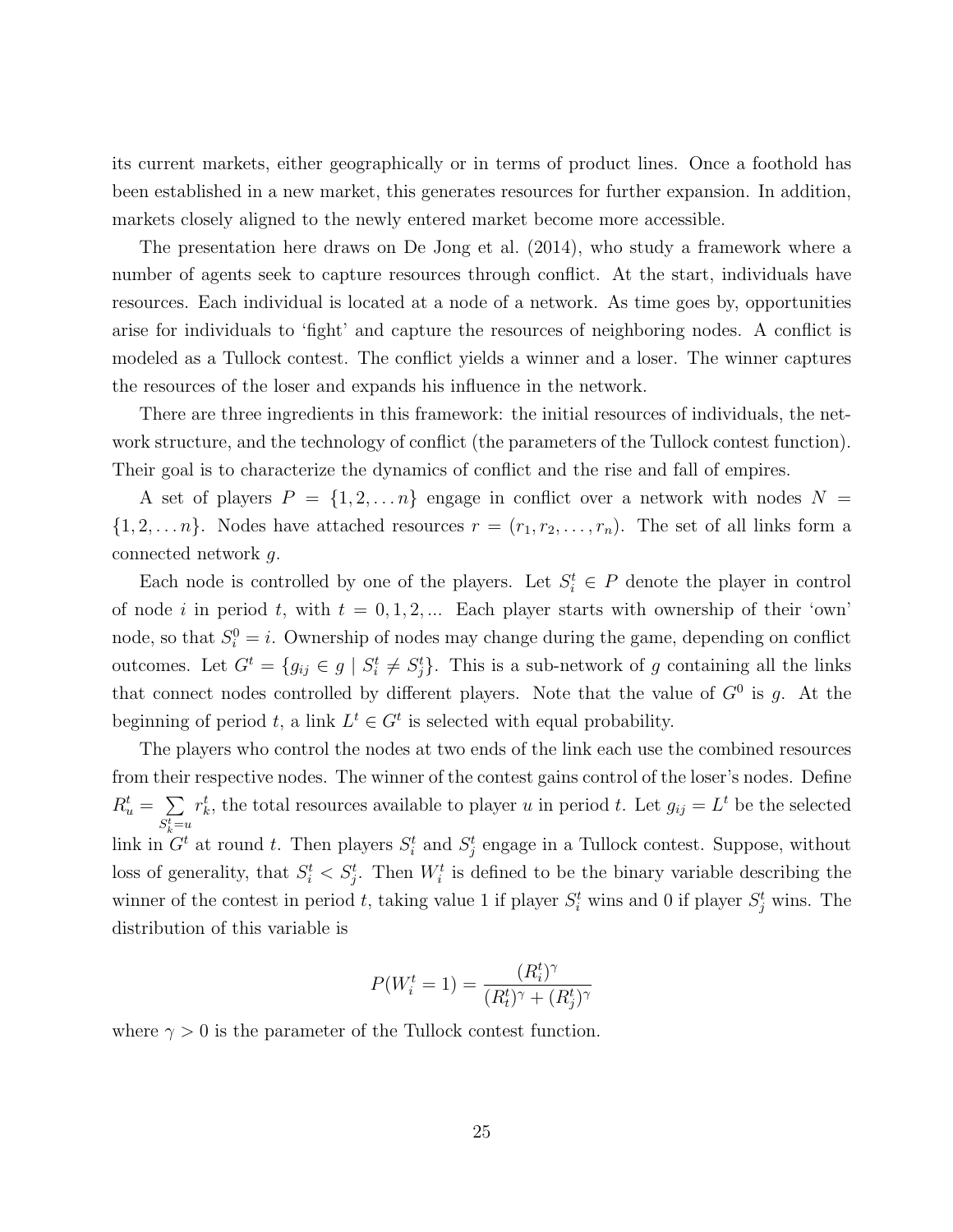The network is then updated depending on the value of W.

$$
S_v^{t+1} = S_v^t
$$
 for  $v \neq i, j$   
\n
$$
S_v^{t+1} = W^t S_i^t + (1 - W^t) S_j^t
$$
 for  $v = i, j$ 

The game ends when there is only player left, who is denoted the victor.

In this basic model, one player is eliminated in every period, so the dynamics must end in period  $n-1$ . Moreover, For  $\gamma < +\infty$  and  $r \in \mathbb{N}^n$ , the game ends in  $n-1$  periods and the probability for any player to win the game is strictly positive.

We now turn to how the probability of victory is affected by starting resources and network position. To make progress, De Jong et al. (2014) specialize the model and consider the case of linear Tullock function. Define  $R = \sum_{n=1}^{\infty}$  $\frac{i=1}{i}$  $r_i$ . They establish:

**Proposition 4** Let  $\gamma = 1$ . Then the probability for player i to win the game is given by  $P(i) = r_i/R$ .

The intuition behind this result is as follows. In order to win the game, a player must eventually capture all other resources. The player can do this in a single contest, fighting all other resources at the same time, in which case the probability of winning is as above. If the player engages in an intermediate contest, the increased probability of winning the final contest compensates exactly for the probability of losing the intermediate contest for  $\gamma$  equal to one. Network position influences the timing and frequency of contests, and therefore has no effect on win probability. For  $\gamma$  < 1, the Tullock contest function is everywhere concave in resources, and so resources gained in the intermediate contest do not compensate for the chance of losing the intermediate contest. If  $\gamma > 1$ , then the Tullock contest function is convex on part of its domain, so depending on resources, the resources gained from the intermediate contest may compensate for the chance of losing. In order to illustrate the effects of interaction between the technology of conflict and network structure, we consider a specific network, the star.

**Proposition 5** Let G be a star network with n peripheral nodes, and let resources be homogeneous among peripheral nodes, so that  $r = (r_c, r_p, ... r_p)$ . Then the win probabilities for central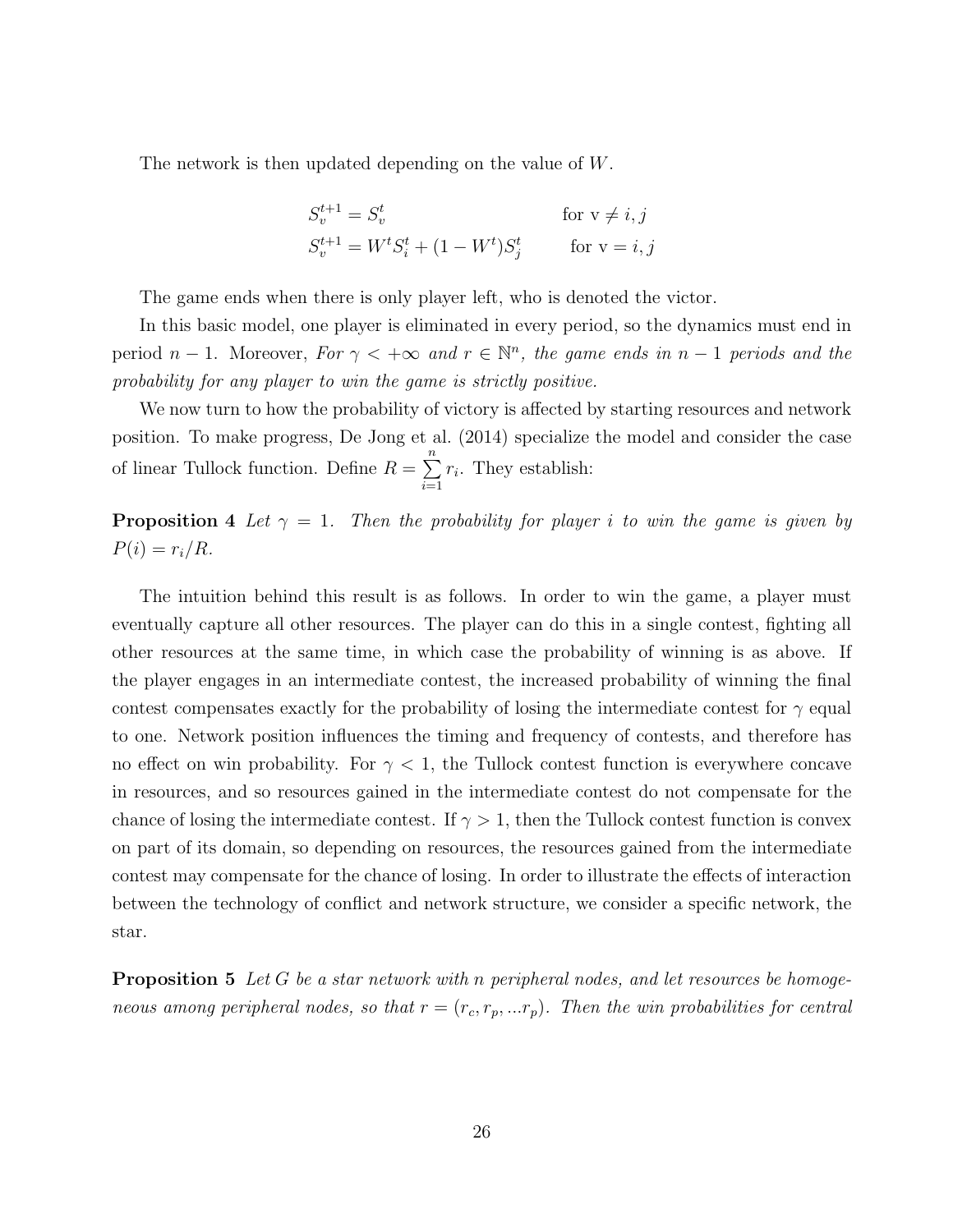and peripheral nodes are given as follows.

$$
P_c(r_c, r_p, \gamma) = \prod_{i=0}^{n-1} \frac{(r_c + r_p)^\gamma}{(r_c + ir_p)^\gamma + r_p^\gamma}
$$
\n
$$
(8)
$$

$$
P_p(r_c, r_p, \gamma) = \frac{1}{n} (1 - P_c(r_c, r_p, \gamma))
$$
\n(9)

It is important to explore the interaction between resources, network and technology of conflict a bit more closely. To illustrate the richness of this relationship it is worth looking at the limiting case when  $\gamma \to +\infty$ . When  $\gamma \to +\infty$ , the Tullock contest reduces to the all-pay auction, where the player with higher resources wins with probability one. Consider a network with three nodes in a line, with resources  $r_1$ ,  $r_2$  and  $r_3$ . First, note that the player with the lowest resources has negligible probability of winning, regardless of network position. If any player has resources higher than the combined resources of the other two players, that player will win with probability close to 1, regardless of network position. So, the network position is irrelevant. Let  $r_2 > r_1 = r_3$  and  $r_2 < r_1 + r_3$ . Then player 2 wins with probability one, and the marginal effect of resources is zero for all players. Now switch the location of player 2 and player 1. Then player 2 wins with probability  $\frac{1}{2}$ , and player 1 and 3 win with probability  $\frac{1}{4}$ . For players 1 and 3, adding any amount of resources increases win probability by a further 1  $\frac{1}{4}$ . To summarize, the network position can have either no effect or a very large effect, and a small amount of resources can have either no impact or a very large impact, depending on the network and current resource allocation.

These results suggest a very rich interaction between resources, networks and the technology of conflict in shaping conflict dynamics. A general analysis of this problem remains an open problem.

The framework presented above raises a number of interesting further questions. The network is taken as given. In a recent paper, Huremovic (2014) studies conflict in an evolving network. We have assumed that nodes engage in conflict, but a natural question is whether they have an incentive to engage in conflict. If the technology of conflict is very equalizing  $(\gamma \text{ close to 0})$  then nodes would prefer to not fight, as there is no gain in terms of additional resources, while there is a cost in terms of positive probability of elimination. Another issue relates to alliances: so far we have assumed that nodes remain independent. But alliances are a salient feature of international as well as civil conflict. We take up the role of alliances in shaping conflict next.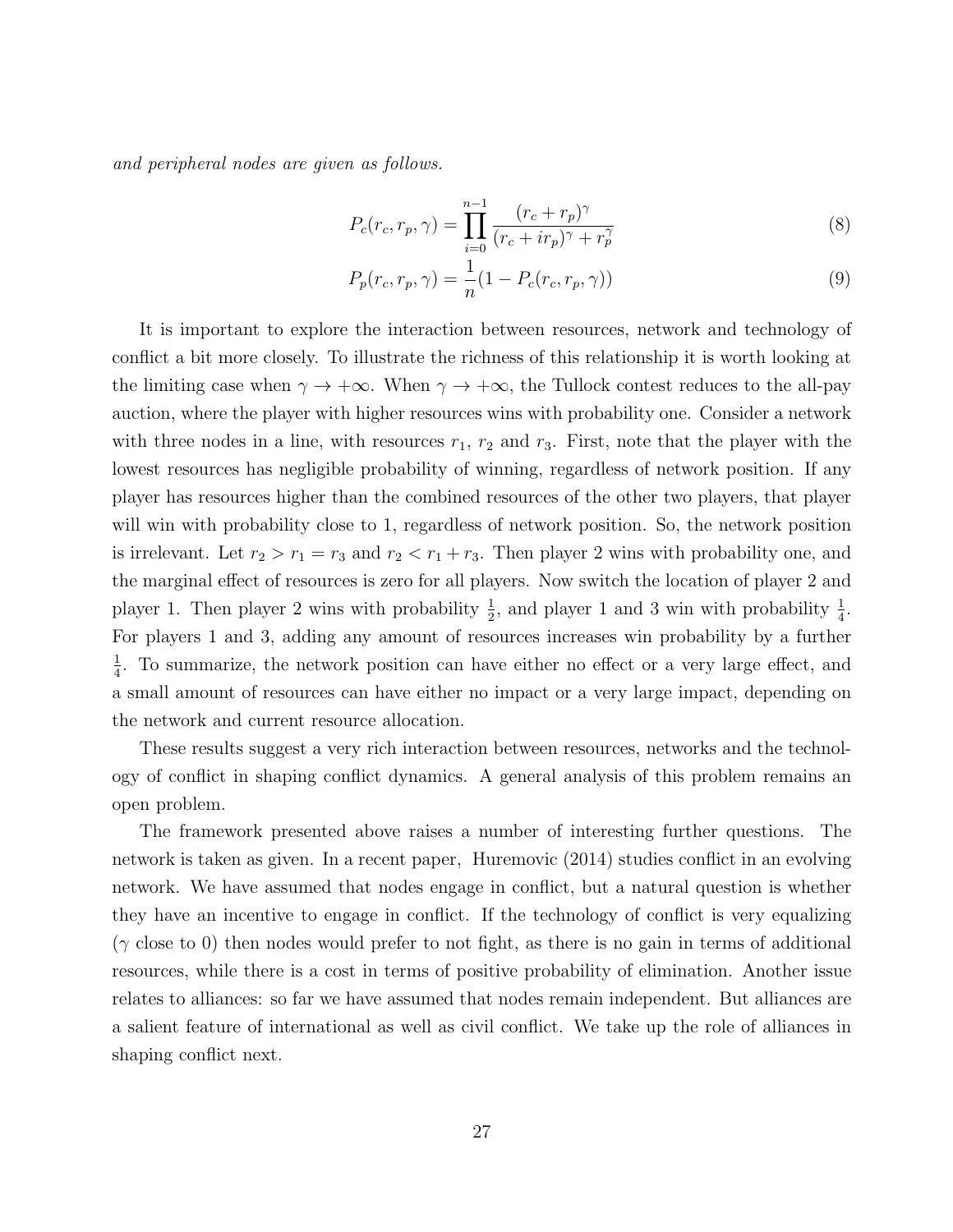### 4 Alliances, networks and conflict

International and civil wars impose enormous direct costs on the parties involved and are have large indirect costs on third parties. Empirical work shows that around  $40\%$  of the wars with more than 1000 casualties involved more than 2 countries and large conflicts such as the World Wars and the Vietnam War involved alliances with many nation states. More generally, alliances have been a central element in violent conflict throughout history. These considerations motivate a study of alliance formation and how it shapes the intensity of conflict.<sup>12</sup>

We begin with a presentation of a recent paper by Jackson and Nei  $(2014).<sup>13</sup>$  They develop a model for the incentives of countries to attack each other, to form alliances, and to trade with each other. There is a set  $N = \{1, ..., n\}$ , where  $n \geq 3$ , of countries. Countries are linked through alliances, represented by a network of alliances  $g$ . If two countries are linked then they are allies. Let  $g - i$  denote the network obtained by deleting all alliances that involve country i. Let  $\mathcal{CL}(g)$  denote the set of cliques in network g. Each country  $i \in N$  is endowed with a military strength  $M_i \in \mathbb{R}_+$ . For any subset of countries  $C \subseteq N$ , let  $M(C) = \sum_{i \in C} M_i$ be their collective military strength. If there is a war between  $C_1$  and  $C_2$ , with  $C_1$  being the aggressor, then  $C_1$  wins if  $M(C_1) > \rho M(C_2)$ . The parameter  $\rho > 1$  reflects a relative advantage of being the defender and  $\rho < 1$  reflects a relative advantage of being the aggressor.

The notion of 'vulnerability' plays a key role in the analysis. A country i is vulnerable at a network g if there exists a country j and a coalition  $C \subseteq N_i(g) \cup \{j\}$  such that  $j \in C$ ,  $i \notin C$  and  $M(C) > \rho M(i \cup (N_i(g) \cap C^c))$ , where  $C^c$  is the complement of C. In this case, country  $j$  is said to be a potential aggressor at a network  $g$ . Thus, no country is vulnerable at a network g if for any coalition C of a potential aggressor j and any target country  $i \notin C$ , the aggressors cannot successfully attack the country. At this point, it is being assumed that winning is desirable and that losing a war is undesirable.

Jackson and Nei (2014) introduce the notion of war-stable networks to study the incentives of countries to form coalitions to defeat and conquer other countries. Define  $E_i k(q, C)$  as the net gains to country k if country i is conquered by coalition  $C$  (of which k is a member), when country *i* is conquered by coalition given by  $C' = \{i\} \cup (N_i(g) \cap C^c)$ . It is assumed that there is a cost to maintaining a link  $c_{ij} > 0$  between any pair of countries i, j. These costs will be

<sup>&</sup>lt;sup>12</sup>There is an important body of research on groups in conflict, for a survey, see Garfinkel and Skaperdas (2012). In this survey, due to space constraints, we do not cover conflict among groups.

<sup>&</sup>lt;sup>13</sup>For an early paper on network formation with antagonistic links see Hiller  $(2012)$ .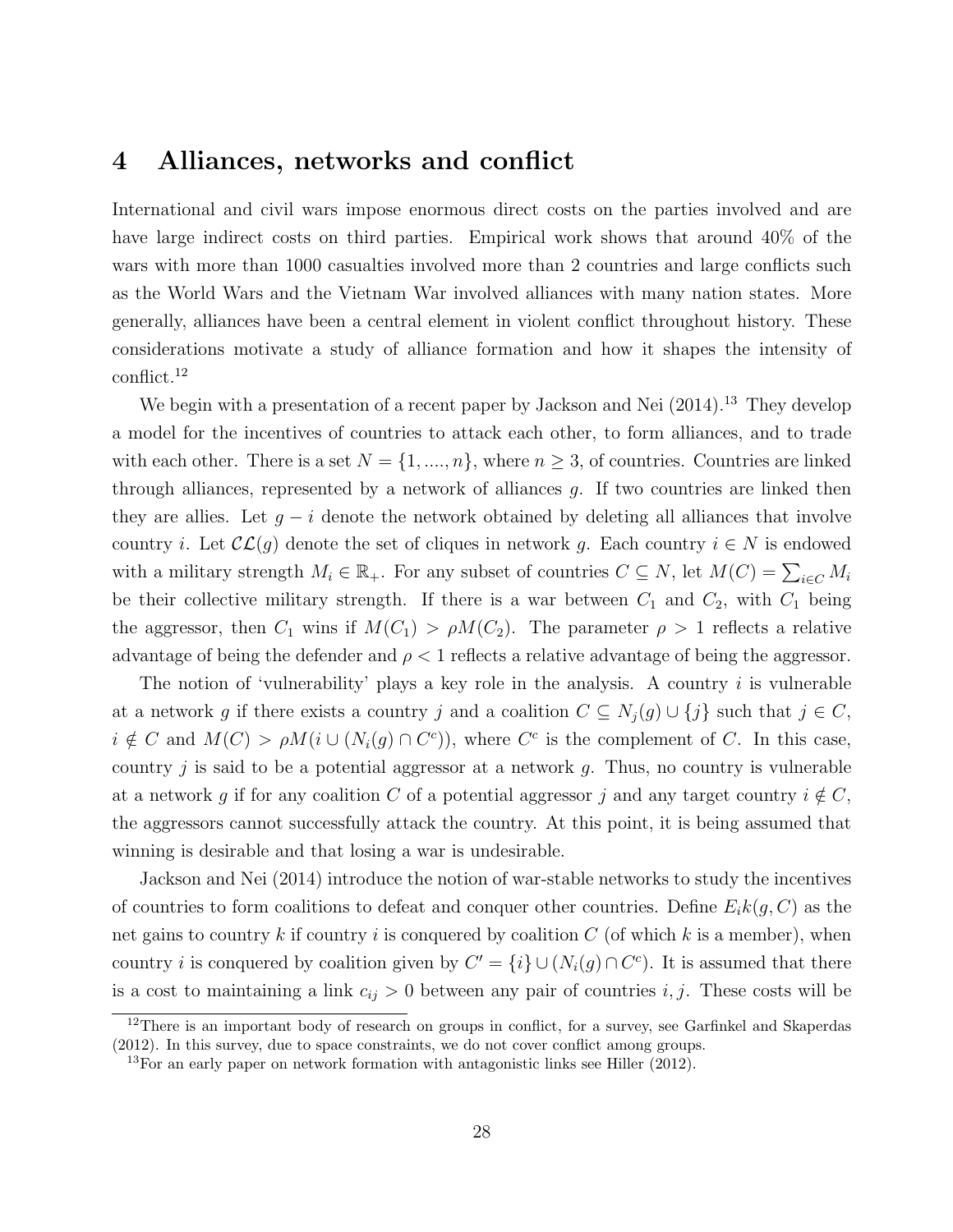taken to be small relative to the spoils from a successful war.

With this notation in place, a network  $g$  is war stable if the following conditions are satisfied:

- 1. no country is vulnerable at  $q$ .
- 2.  $\forall g_{j,k} \notin g$  no country is vulnerable at  $g + jk$ ,
- 3.  $\forall g_{jk} \in g$ , both j and k are vulnerable at  $g g_{jk}$ .

Suppose that countries are ordered as follows:  $M_1 \geq M_2 \geq \ldots \geq M_n$ . Jackson and Nei (2014) establish the following result:

**Proposition 6** Let  $n \geq 3$ . There are no nonempty war-stable networks. The empty network is war-stable if and only if  $\rho M_n \geq M_1 + M_2$ .

The intuition behind this result is as follows: For no country to be vulnerable and for every alliance to be productive (in terms of condition 3) networks to be sparse. However, sparse networks are susceptible to condition 2: allies of a country can join forces and defeat it. This tension suggests suggests rapidly shifting alliances and is reminiscent of the empirical patterns from the nineteenth century. Jackson and Nei (2014) report that during the nineteenth century and the first half of the twentieth century, roughly one-third of the alliances present at any time were dissolved within the next 5 years. By contrast, in the period from 1950 until 2000, this probability was around 0.05!

This sharp difference in the performance of alliances motivates a closer examination of other significant economic changes. Jackson and Nei (2014) focus on the changes in the size of international trade. They report that international trade has had two major periods of growth. The latter part of the nineteenth century and beginning of the twentieth saw a sharp rise in international trade. This rising trend was disrupted by the world wars. International trade picked up after the Second World War, recovering its pre-first world war level in the 1960's and then continuing to grow at an increasing rate thereafter. In particular, in 1850 international trade amounted to 5.1% of total world output, this share rose to 11.9% in 1913. It then remained below this level until the 1960's, picking up thereafter and reaching 25% in 2012. These changes lead Jackson and Nei (2014) to propose a richer model of alliances and wars, that incorporates the role of international trade.

They propose that a country gets a payoff  $u_i(g)$  from network g, reflecting gains from trade. The notion of vulnerability is now adapted to take into account this additional consideration.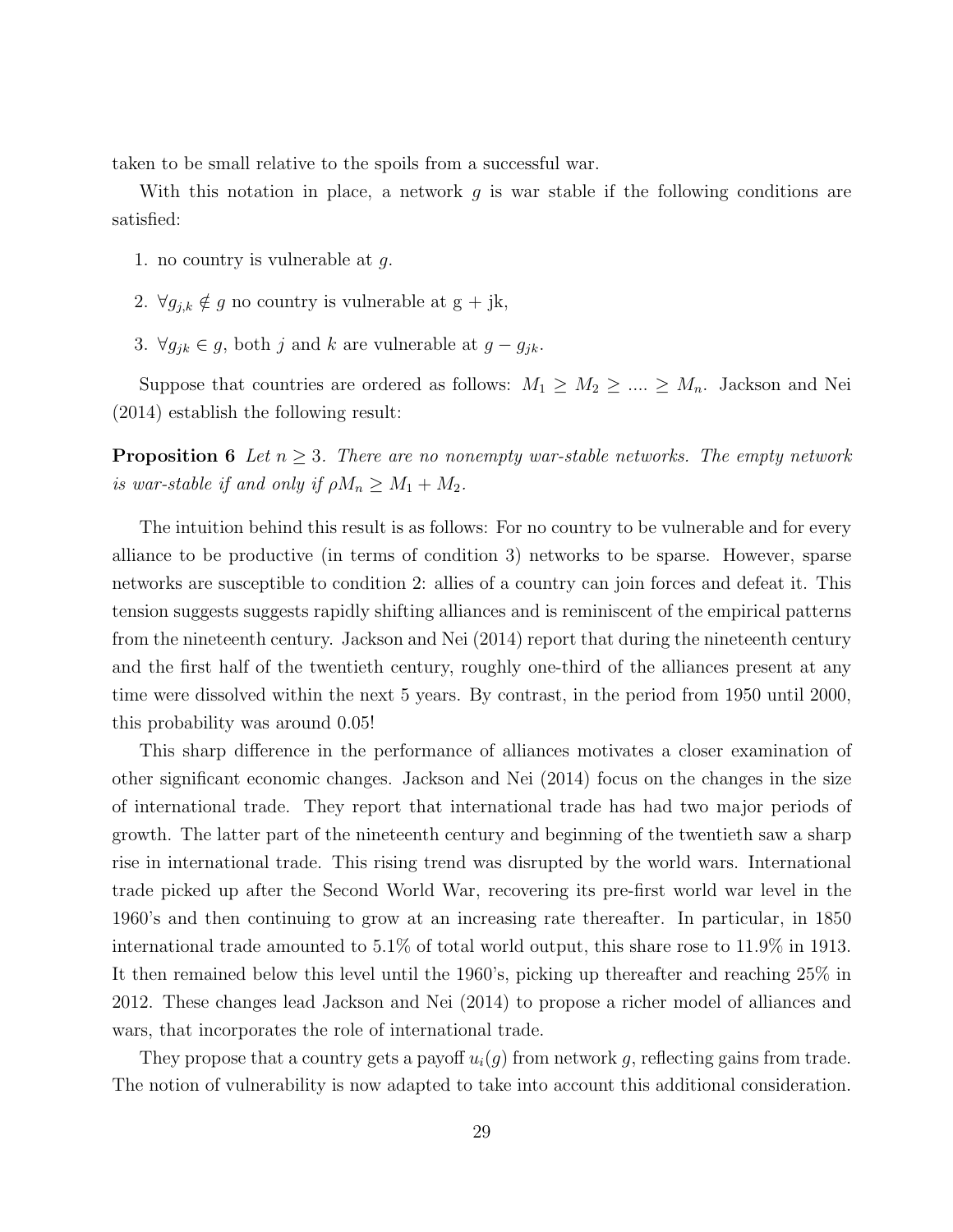A country i is said to be *vulnerable despite trade* in a network g if there exists a country j and a coalition  $C \subseteq N_j(g) \cup \{j\}$  such that  $j \in C$ ,  $i \notin C$  and (i)  $M(C) > \rho M(i \cup (N_i(g) \cap C^c))$ , and (ii)  $u_k(g - i) + E_{ik}(g, C) \ge u_k(g)$ , with some strict inequality.

The  $u_k(g-i)$  reflects the trade implications of successful elimination of i: it is worth noting that a country k may stand to benefit or to lose from such a conquest. Taking this general effect into account, Jackson and Nei  $(2014)$  define network g to be war and trade stable if the following three conditions are met:

- 1. no country is vulnerable despite trade at g;
- 2.  $\forall g_{ik} = 0$ , if  $u_i(g + g_{ik}) > u_i(g)$  then  $u_k(g + g_{ik}) < u_k(g)$ , and  $g_{jk}$  is not war-beneficial.
- 3.  $\forall g_{jk} = 1$ , either  $u_j(g g_{jk}) \leq u_j(g)$  or j is vulnerable despite trade at  $g g_{jk}$ , and similarly for k.

In other words, a network of alliances is war and trade stable if no country is vulnerable despite trade, if no two countries can add an alliance that is mutually profitable (through economic or through war means), and either economic or war considerations prevent every country from severing any of its links.

For simplicity, suppose that

$$
u_i(g) = f(d_i(g)) - cdi(g)
$$
\n
$$
(10)
$$

where  $d_i(g)$  is the degree of i, f is concave, nondecreasing, and there is some  $d \leq n-1$  such that  $f(d) < cd$ . Let  $\bar{d}$  maximize  $f(d)$ ..cd. In addition, let  $E_{ij}(g; C) = E(d_i(g))/|C|$ . Under these simplifying assumptions, Jackson and Nei (2014) establish the following existence result.

**Proposition 7** Consider the symmetric model with  $d \geq 2$ .

• If  $E(d^*) \leq 2[f(d^*) - f(d^*-1) - c]$ , then any d-regular network (in any configuration), is war and trade stable network if  $\rho \geq \frac{d^*+1}{d^*-1}$  $\frac{d^*+1}{d^*-1}$ .

The above proposition illustrates one route through which trade supports stable networks and thereby contains conflict. The condition provides sufficient gains from trade such that the potential spoils of a war are outweighed by the lost trade value: this in turns means that a country is never attacked by one of its own trading partners. Each country then has enough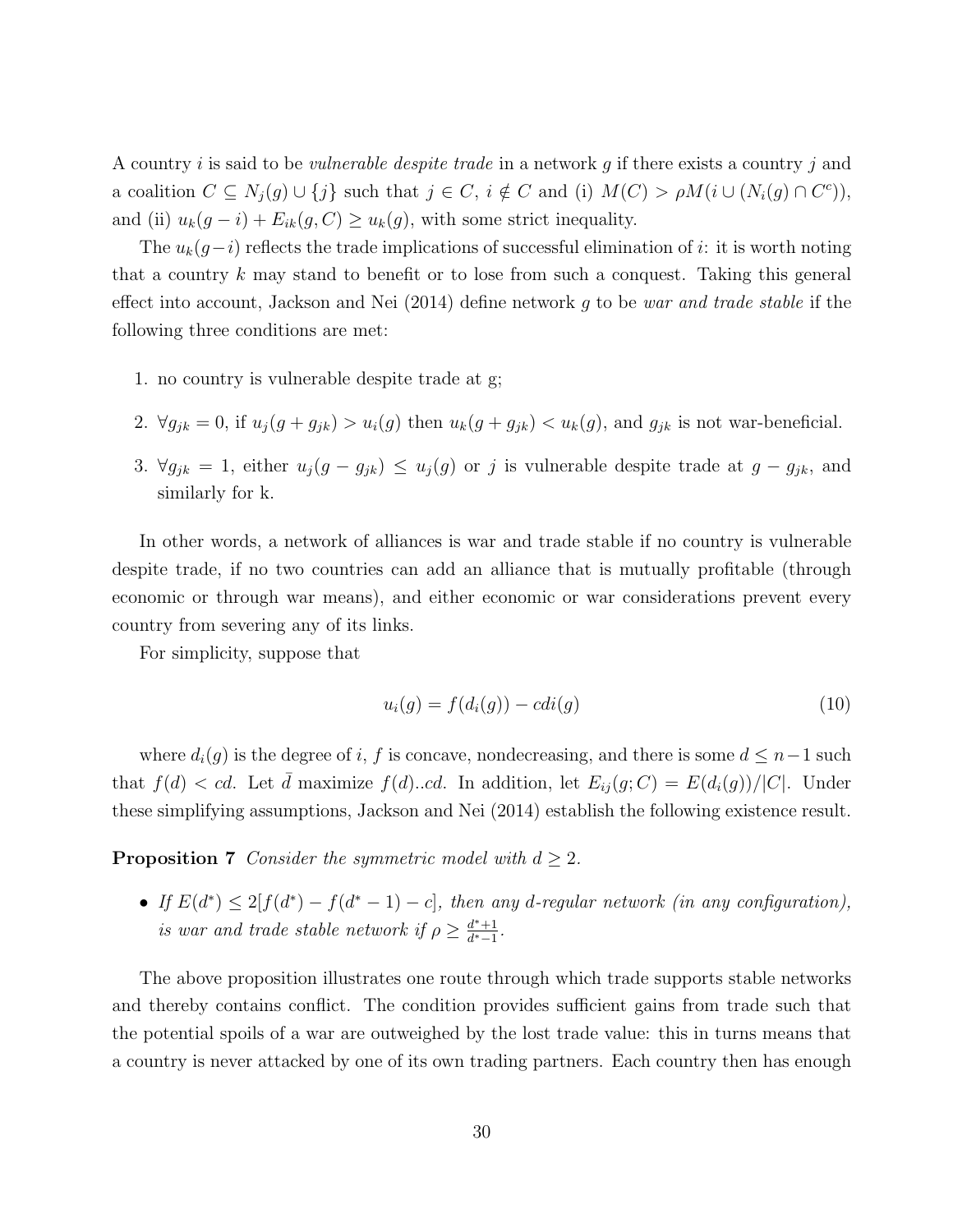alliances to protect itself against attacks from outside and this allows a wide range of networks to be sustained.

To summarize, the discussion above develops a simple model of network formation that yields two interesting insights. The first insight is that in a pure conflict setting individual attempts to form alliances and attack opponents leads to shifting and unstable alliances: this instability may make peace would be hard to sustain. The second insight is that the presence of large gains from trade can sustain stable alliance structures where no country is vulnerable to attack by a coalition of enemies.

In this model conflict is implicit: countries do not allocate resources and wage war on other countries. Thus the impact of alliances on the incentives to allocate resources for conflict are not explicitly considered. This public good aspect to individual contributions to a coalitional conflict are potentially important. Investing in conflict within an alliance has public good properties: the study of alliance formation in a setting where countries choose investments in conflict remains an open problem.<sup>14</sup>

## 5 Concluding Remarks

In recent years, a new literature has begun to study of the relation between conflict and networks. This paper provides a survey of this nascent literature.

In the first part, the focus was on settings where network connectivity is the key source of value. Motivated by cybersecurity and infrastructure applications the aim was to study the design and the defence of networks under threat. The basic framework involves two players: an Adversary and a Designer/defender. The Adversary uses resources to target nodes that maximize damage of the network, while the Designer/Defender uses defence resources and links to maximize the value of the residual network. We presented a number of results on optimal attack and defence targeting and on optimal design. The discussion reveals that the technology of conflict, the respective resources of the Adversary and Designer, and the network value function all play an important role in shaping conflict and in the design of the optimal network.

The second part of survey is motivated by the observation that most international conflict and civil unrest happens between physically proximate entities. Bilateral conflicts between two neighbors have spillovers on the neighbors of the neighbors. This motivates a study of

<sup>&</sup>lt;sup>14</sup>For a survey on free riding and coalition formation among agents in conflict, see Bloch (2012).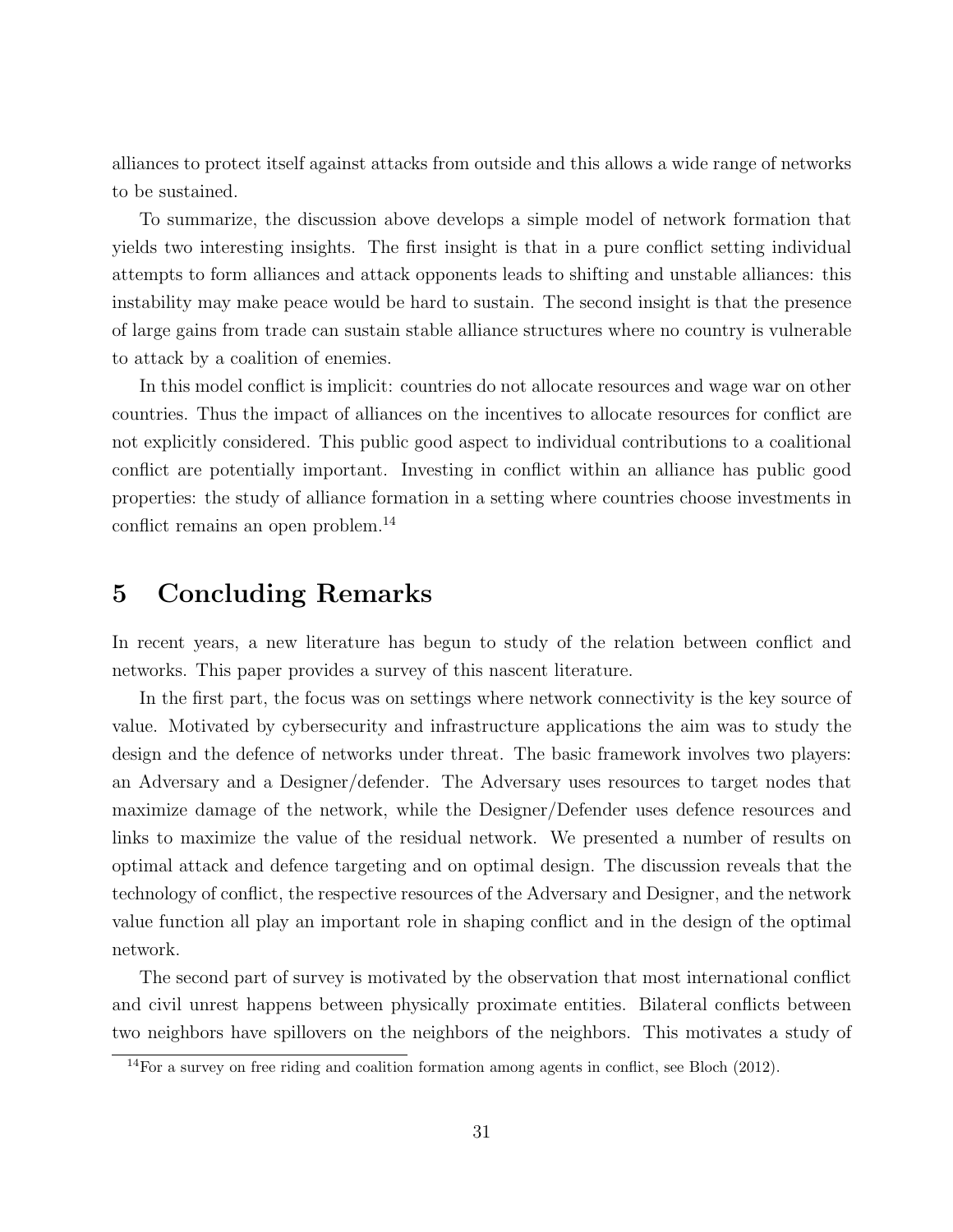conflict in networked environments. We started with a static model of conflicts and showed that aggregate conflict intensity and individual investments in conflict vary in interesting ways with the structure of the network. We then presented a model with a focus on the dynamics of conflict and conquest where winners captured the resources of the losers. Here we derived results on how the network and resources determine the winner for specific technologies of conflict and for specific networks.

In the third part, we moved to a study of alliance formation among competing nodes. The existing research provides us with insights into how gains from international trade are key to understanding the structure of alliances and the decline of international conflict in the last 50 years.

## References

- D. Acemoglu, A. Malekian, and A. Ozdaglar. Network security and contagion. NBER Working Paper 19174, National Bureau Of Economic Research, 2013.
- D. Acemoglu, A. Ozdaglar, and A. Tahbaz-Salehi. Systemic risk and stability in financial networks. American Economic Review, 105:564–608, 2015.
- R. Albert, H. Jeong, and A.-L. Barabási. Error and attack tolerance of complex networks. Nature, 406(6794):378–382, 2000.
- T. Alpcan and T. Başar. Network Security: A Decision and Game Theoretic Approach. Cambridge University Press, Cambridge, England, 2011.
- R. Anderson. Security Engineering: A Guide to Building Dependable Distributed Systems. John Wiley & Sons, Inc., New York, NY, USA, 2001.
- J. Arquilla and D. Ronfeldt. Networks and Netwars: The Future of Terror, Crime, and Militancy. Rand, Santa Monica, CA, 2001.
- J. Aspnes, K. Chang, and A. Yampolskiy. Inoculation strategies for victims of viruses and the sum-of-squares partition problem. Journal of Computer and System Sciences, 72(6): 1077–1093, 2006.
- M. Baccara and H. Bar-Isaac. How to organize crime? Review of Economic Studies, 75(4): 1039–1067, 2008.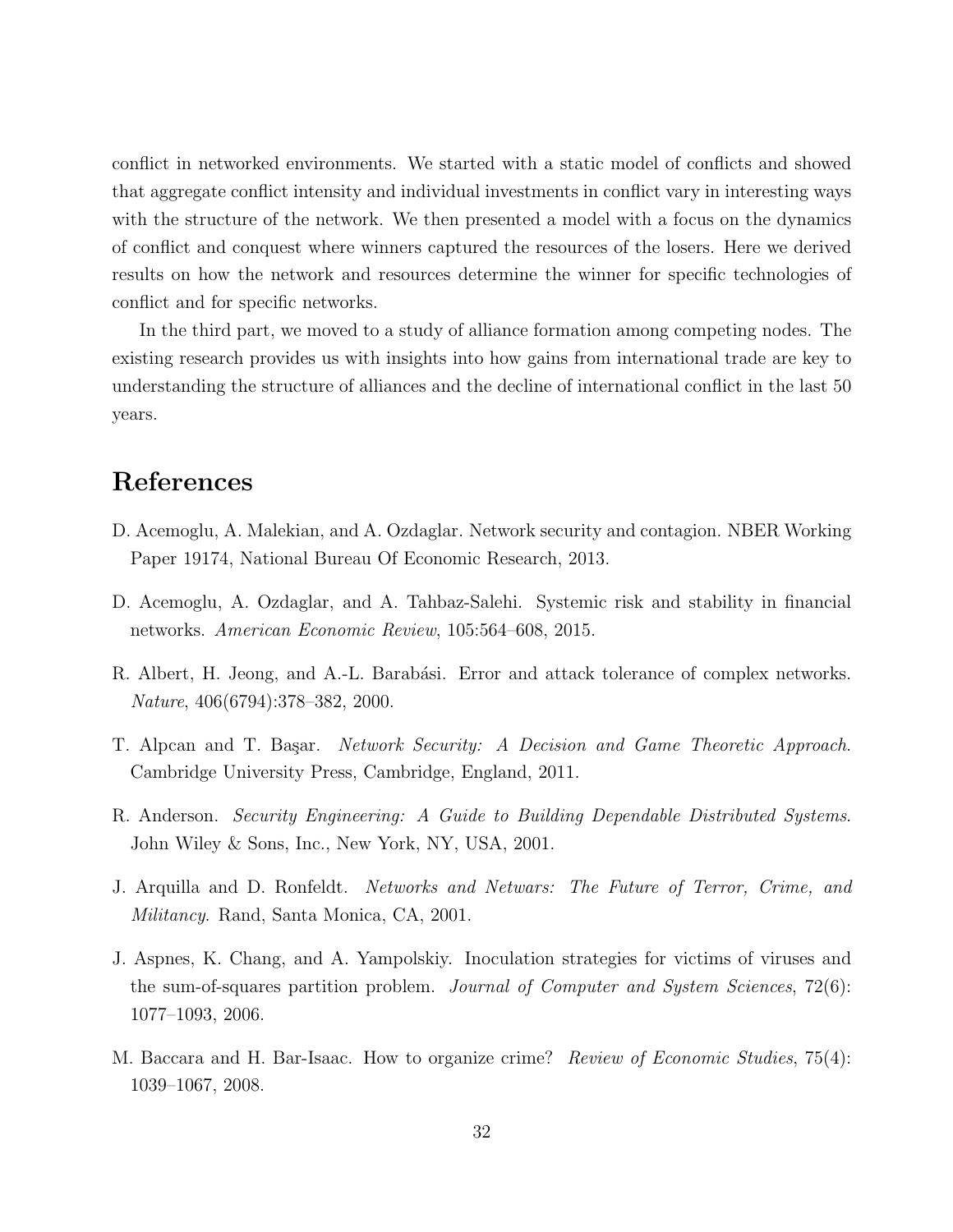- V. Bala and S. Goyal. A noncooperative model of network formation. *Econometrica*, 68(5): 1181–1230, 2000.
- F. Bloch. Endogenous formation of alliances in conflicts. In M. Garfinkel and S. Skaperdas, editors, The Oxford Handbook of the Economics of Peace and Conflict. Oxford University Press, 2012.
- L. Blume, D. Easley, K. J., K. R., and T. T. Network formation in the presence of conatgion risk. In Proc. 12th ACM Conference on Electronic Commerce, 2011.
- Y. Bramoulle and R. Kranton. In Y. Bramoulle, A. Galeotti, and B. Rogers, editors, *Oxford* Handbook on Economics of Networks. Oxford University Press, 2015.
- A. Cabrales, P. Gottardi, and F. Vega-Redondo. Risk sharing and contagion in networks, 2010. Working Paper.
- A. Cabrales, D. Gale, and P. Gottardo. In Y. Bramoulle, A. Galeotti, and B. Rogers, editors, Oxford Handbook on Economics of Networks. Oxford University Press, 2015.
- F. Caselli, M. Morelli, and D. Rohner. The geography of inter-state resource wars, 2014. Working Paper, Columbia University.
- D. Cerdeiro, M. Dziubiński, and S. Goyal. Contagion risk and network design. Cambridge-INET Institute 2015-04, 2015.
- M. De Jong, A. Ghiglino, and S. Goyal. Resources, conflict and empire. mimeo, 2014.
- Department of Homeland Security. Office of Infrastructure ProtectionStrategic Plan: 2012- 2016. Washington, DC, 2012.
- M. Dziubiński and S. Goyal. Network design and defence. *Games and Economic Behavior*, 79(1):30–43, 2013.
- M. Dziubinski and S. Goyal. How to defend a network. Cambridge-INET Working Paper 2014-01, 2014.
- M. Elliot, B. Golub, and M. Jackson. Financial networks and contagion. American Economic Review, 104:3115–53, 2014.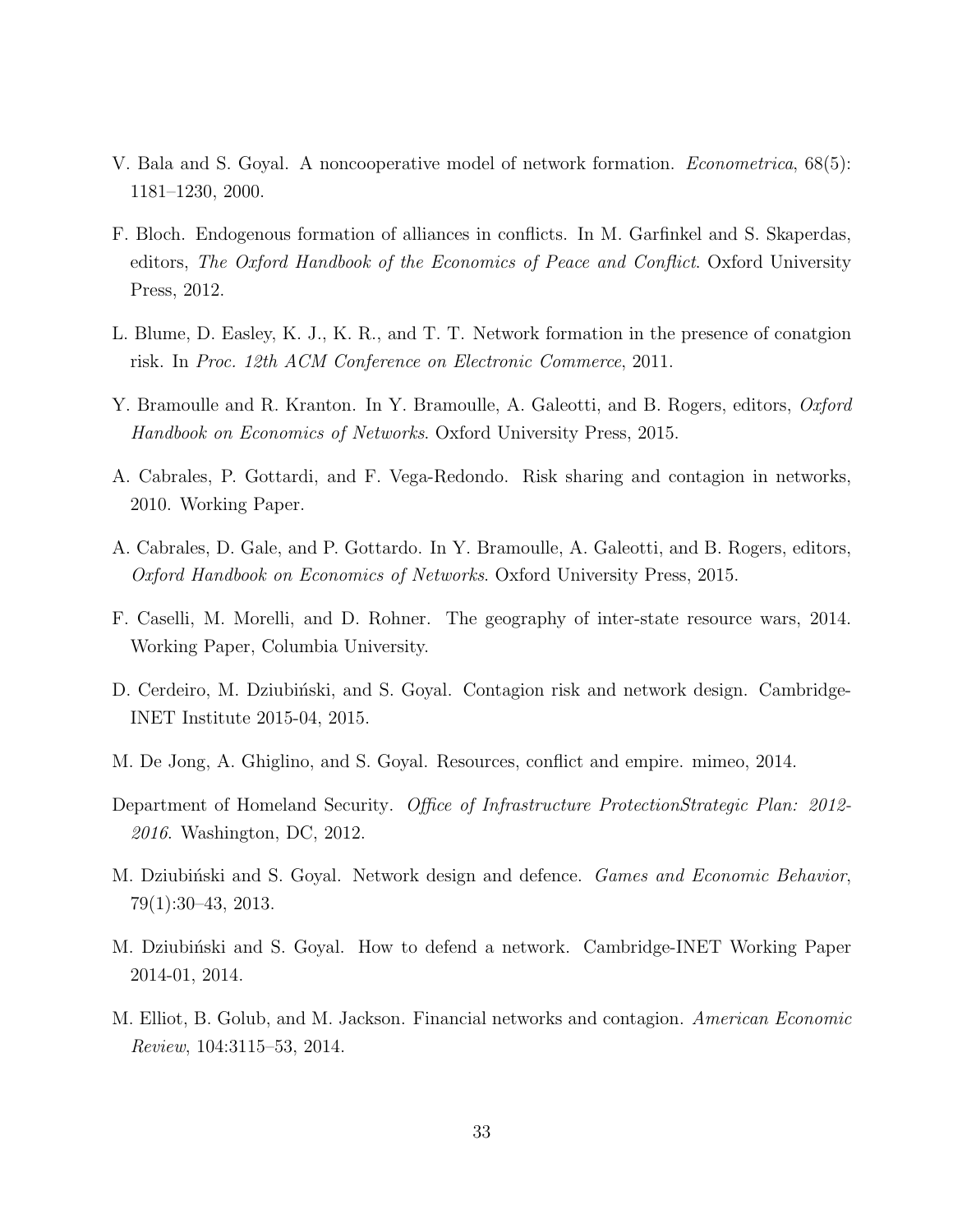- H. Eun. Impact analysis of natural disasters on critical infrastructure, associated industries, and communities. PhD thesis, Purdue University, West Lafayette, 2010.
- J. Farrell and G. Saloner. Installed base and compatibility: Innovation, product preannouncements, and predation. American Economic Review, 76:940–955, 1986.
- J. Franke and T. Oztürk. Conflict networks. Ruhr Economic Papers 116, University of Dortmund, 2009.
- M. Garfinkel and S. Skaperdas. The Oxford Handbook of the Economics of Peace and Conflict. Oxford University Press, 2012.
- S. Goyal. Sustainable communication networks. Tinbergen Institute Discussion Paper TI 93-250, Rotterdam-Amsterdam, 1993.
- S. Goyal. Connections: an introduction to the economics of networks. Princeton University Press, 2007.
- S. Goyal and A. Vigier. Attack, defence, and contagion in networks. Review of Economic Studies, 81(4):1518–1542, 2014.
- F. Harary. The maximum connectivity of a graph. Proceedings of the National Academy of Science, 48(7):1142–1146, 1962.
- T. Hiller. Friends and enemies: A model of signed network formation. Working paper, Bristol University, 2012.
- K. Huremovic. Rent seeking and power hierarchies: A noncooperative model of network formation with antagonistic links. Nota di Lavoro 45.2014, Fondazione Eni Enrico Mattei, Milan, Italy, 2014.
- India Today. Political agitations affect railway service. (March 26), 2011.
- M. Jackson and S. Nei. Networks of military alliances, wars, and international trade. mimeo, 2014.
- M. Katz and C. Shapiro. Network externalities, competition and compatibility. American Economic Review, 75(3):424–440, 1985.
- K. Kliesen. The economics of natural disasters. The Regional Economist, April, 1995.